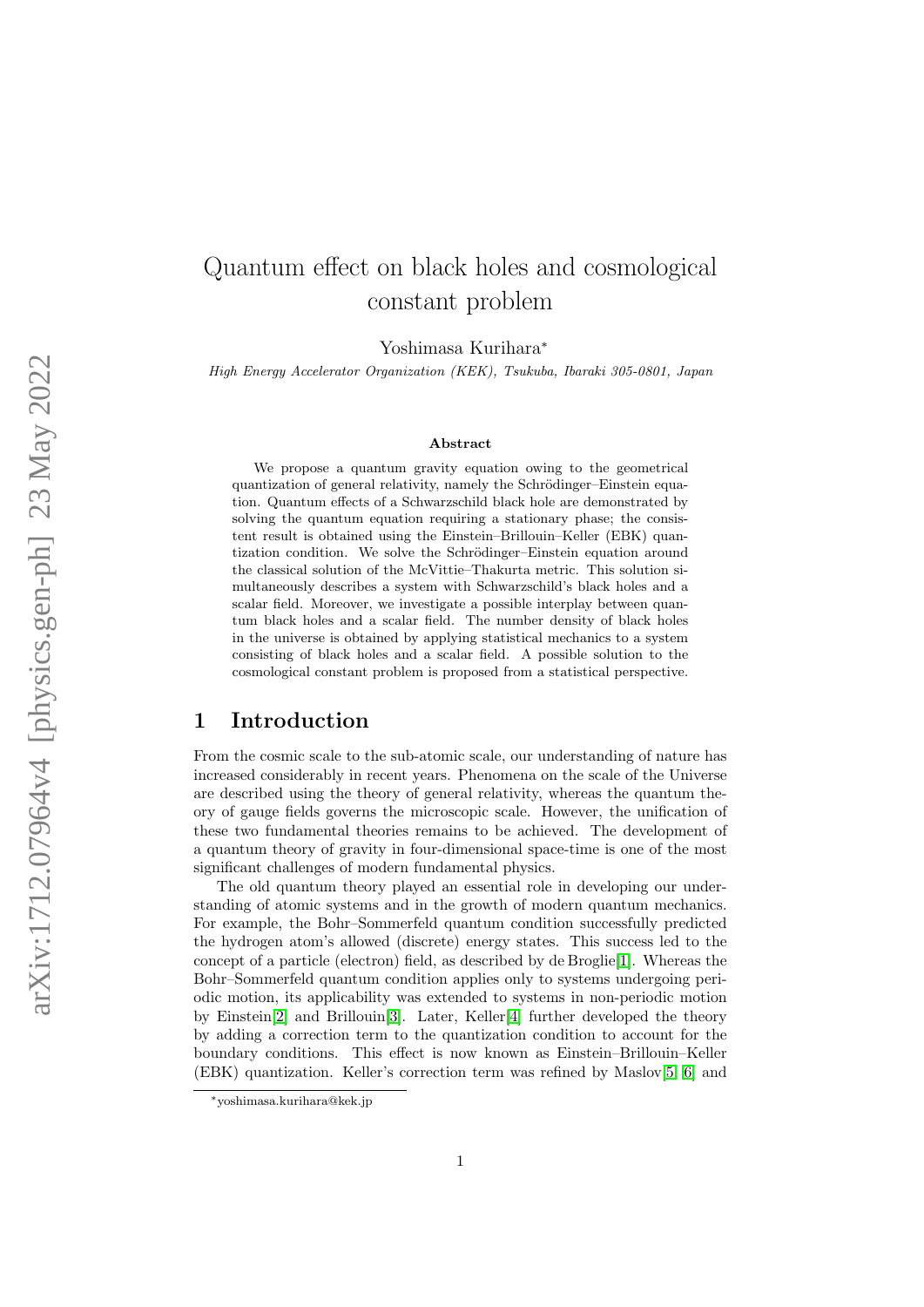Arnol'd[\[7\]](#page-21-6) in the context of symplectic geometry by introducing the so-called Keller–Maslov–Arnol'd (KMA) correction term.

The symplectic structure of general relativity and EBK quantization for the vacuum solution of the Einstein equation were previously discussed in detail by the current author[\[8\]](#page-21-7), and a prequantization bundle and a prequantum Hilbert space of general relativity were proposed. The geometric-quantization method involves a quantum equation of gravity (the Schrödinger–Einstein equation) expressed in terms of quantum operators that satisfy canonical commutation relations. The zeroth-order solution of the Schrödinger–Einstein equation amounts to a classical vacuum solution that, in turn, yields approximate quantum wave functions beyond the vacuum solutions. The present study discusses quantum effects in Schwarzschild black holes with a scalar field.

This report is organized as follows: In section [2](#page-1-0), classical general relativity is briefly reviewed using the terminology employed in previous studies[\[9,](#page-21-8) [8,](#page-21-7) [10,](#page-21-9) [11\]](#page-21-10). Two formalisms of quantum general relativity, EBK quantization and geometric quantization, are then discussed in section [3](#page-3-0). Section [4](#page-8-0) concerns applications of quantum general relativity to a Schwarzschild black hole and to a system consisting of a black hole and a scalar field. Sectio[n5](#page-15-0) builds upon section [4](#page-8-0), treating the Universe as being in thermal equilibrium of black holes and a scalar field. A possible solution to the so-called "cosmological constant problem" is also discussed in section [5](#page-15-0). Finally, the results are summarized in section [6](#page-19-0).

# <span id="page-1-0"></span>2 Classical theory of general relativity

#### 2.1 Notations

A four-dimensional pseudo-Riemannian manifold  $(\mathcal{M}, g)$  with  $GL(4, \mathbb{R})$  symmetry is introduced as a model of the universe. Its tangent and cotangent bundles are denoted TM and  $T^*\mathscr{M}$ . This report uses Fraktur letters  $(\mathfrak{A}, \mathfrak{a}, \mathfrak{B}, \mathfrak{b}, \mathfrak{C}, \mathfrak{c} \cdots)$ for differential forms in  $T^*\mathscr{M}$ . Spaces of tangent- and cotangent vectors (forms) are denoted as  $V^p(T\mathcal{M})$  and  $\Omega^p(T^*\mathcal{M})$ , where p is the rank of tensors.

A line element is defined using the metric tensor as  $ds^2 = g_{\mu_1\mu_2}(x) dx^{\mu_1} \otimes$  $dx^{\mu_2}$ . (The Einstein convention for repeated indices is used throughout this study.) It is always possible to find a vanishing affine connection frame at any point  $p \in \mathcal{M}$ , the Einstein equivalence principle. A local manifold with a vanishing affine connection has Poincaré symmetry  $ISO(1, 3) = SO(1, 3) \times T(4)$ . This local manifold is referred to as the local Lorentz manifold and is denoted  $\mathcal{M}_p$ . The trivial bundle  $\mathcal{M} := \bigcup_p \mathcal{M}_p$  is introduced in base manifold  $\mathcal M$  with the structure group ISO(1,3). The tangent bundle  $T\mathcal{M} := \bigcup_{p} T\mathcal{M}_{p}$  and cotangent bundle  $T^*\mathcal{M} := \bigcup_p T^*\mathcal{M}_p$  are also introduced. We adopt the metric tensor  $[\eta] = \text{diag}(1, -1, -1, -1)$  in M. Standard local-coordinate vectors in TM is represented as  $\partial_a := \partial/\partial x^a$ . In our representation, the base manifold of vectors and forms  $M$  or  $M$  are distinguished by Greek suffixes in  $M$  or Roman suffixes in M. Map  $\mathcal{E}: \mathbf{g} \mapsto \eta$  is represented using the standard basis on any chart of  $\mathcal{M}$  as

$$
\eta^{ab} = \mathcal{E}^a_{\mu_1}(x)\mathcal{E}^b_{\mu_2}(x)g^{\mu_1\mu_2}(x),
$$

where  $\eta^{ab} = [\eta]^{ab}$  and  $g^{\mu\nu} = [g]^{\mu\nu}$ . Function  $\mathcal{E}_{\mu}^{a}(x) = [\mathcal{E}(x)]_{\mu}^{a}$  is referred to as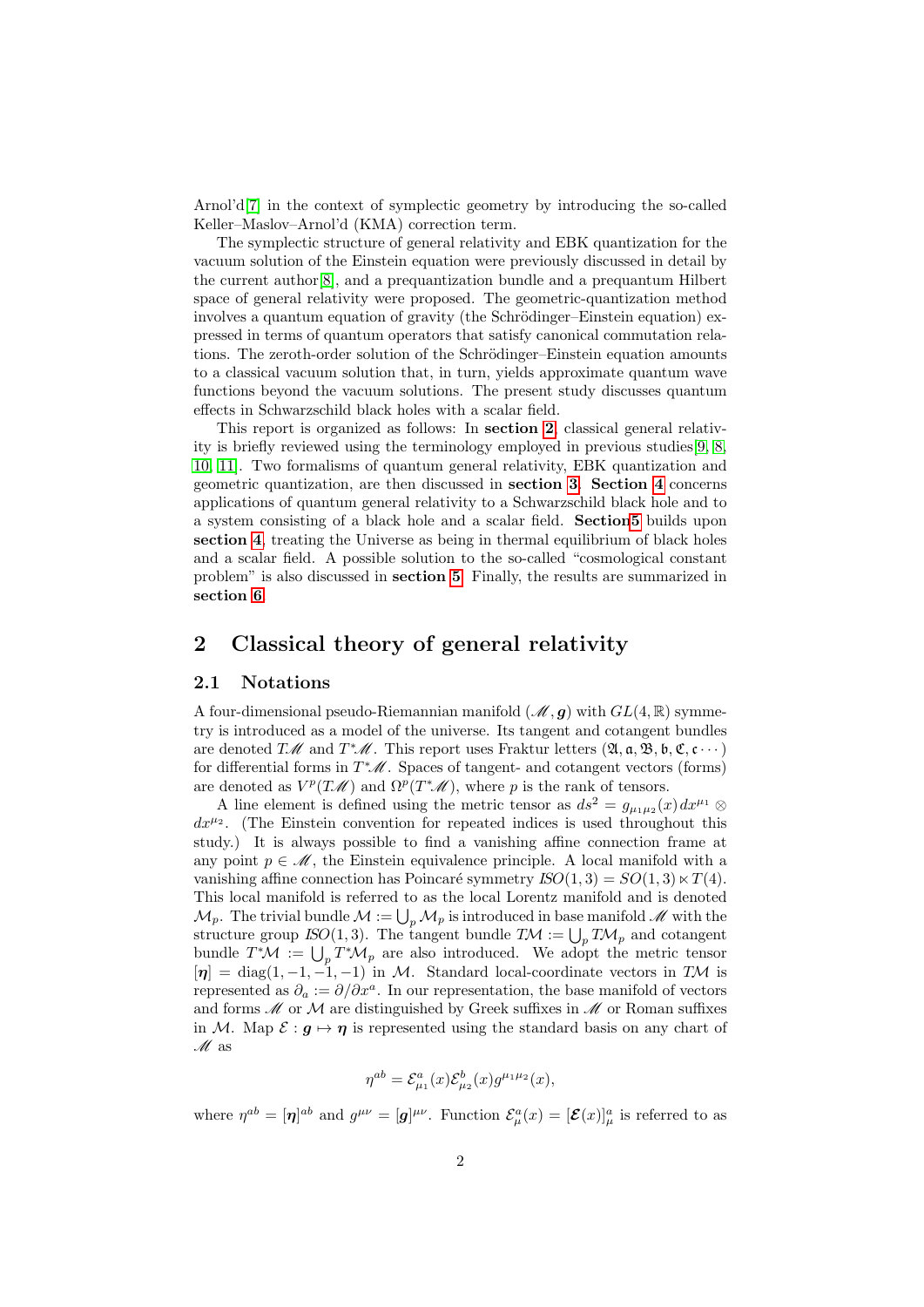a vierbein, that induces isomorphism  $T\mathscr{M} \cong T\mathcal{M}$ . Orthogonal basis is obtained from those in TM and  $T^*\mathscr{M}$ , respectively, as  $\partial_a := \mathcal{E}_a^{\mu} \partial_{\mu}$  and  $\mathfrak{e}^a := \mathcal{E}_\mu^a dx^{\mu}$ , where  $\mathcal{E}_{a}^{\mu} := [\mathcal{E}^{-1}]_{a}^{\mu}$ . They are dual to each other such that  $\mathfrak{e}^{a} \partial_{b} = \mathcal{E}_{\mu_{1}}^{a} \mathcal{E}_{b}^{\mu_{2}} dx^{\mu_{1}} \partial_{\mu_{2}} =$  $\mathcal{E}_{\mu}^{\alpha} \mathcal{E}_{b}^{\mu} = \delta_{b}^{\alpha}$ . Standard basis  $\mathfrak{e}^{\alpha}$ , namely the virbein form, is a vector in tangentand cotangent space as  $\mathfrak{e} \in \Omega^1(T^*\mathcal{M}) \otimes V^1(T\mathcal{M})$ . The spin connection form  $\mathfrak{w} \in \Omega^1(T^*\mathcal{M}) \otimes V^2(T\mathcal{M}) \otimes \mathfrak{so}(1,3)$  is a Lie algebra valued one-form object and represented in the standard basis as  $\mathfrak{w}^{ab} = \omega_{\mu}^{\ a}{}_{c} \eta^{cb} dx^{\mu}$ . We note that it is antisymmetric concerning tensor indices as  $\mathfrak{w}^{ab} = -\mathfrak{w}^{ba}$ .

The torsion two-form  $\mathfrak{T}^a$  is defined owing to the covariant differential such that  $\mathfrak{T}^a := d_{\mathfrak{w}} \mathfrak{e}^a = d\mathfrak{e}^a + \mathfrak{w}^a{}_b \wedge \mathfrak{e}^b$ , where  $d_{\mathfrak{w}}$  is a covariant differential with respect to the structure group of  $SO(1,3)$ . This report adopts the convention whereby Roman dummy indices are represented with a circle or a star when the Einstein convention pairing is trivial. However, Greek dummy indices are not abbreviated in this manner. The curvature two-form is defined as  $\mathfrak{R}^{ab} := d\mathfrak{w}^{ab} + \mathfrak{w}^a \circ \wedge \mathfrak{w}^{ob}$ , which is a Lorentz-tensor-valued two-form object  $\mathfrak{R}^{ab} \in V^2(TM) \otimes \Omega^2(T^*\mathcal{M}) \otimes$  $\mathfrak{so}(1,3)$ . Multiple circles in an expression signify that pairing must be done in the left-to-right direction for both upper and lower indices. A  $GL(4,\mathbb{R})$  invariant volume form is provided as

$$
\mathfrak{v} = \frac{1}{4!} \epsilon_{\text{0000}} \mathcal{E}_{\mu_1}^{\circ} \mathcal{E}_{\mu_2}^{\circ} \mathcal{E}_{\mu_3}^{\circ} \mathcal{E}_{\mu_4}^{\circ} dx^{\mu_1} \wedge dx^{\mu_2} \wedge dx^{\mu_3} \wedge dx^{\mu_4},
$$
  
= det[\boldsymbol{\eta}] dx^0 \wedge dx^1 \wedge dx^2 \wedge dx^3.

where  $\epsilon_{abcd}$  is a completely antisymmetric tensor in TM with  $\epsilon_{0123} = 1$ . A two-dimensional surface form is defined as  $\mathfrak{S}_{ab} := \epsilon_{ab \circ \circ} \mathfrak{e}^{\circ} \wedge \mathfrak{e}^{\circ}/2$ , which is a twodimensional surface perpendicular to both  $\mathfrak{e}^a$  and  $\mathfrak{e}^b$ . We note that the volume form can be written using the surface form as  $\mathfrak{v} = -\epsilon^{\circ \circ \circ \circ} \mathfrak{S}_{\circ \circ} \wedge \mathfrak{S}_{\circ \circ}/4!$ .

#### 2.2 Lagrangian and Hamiltonian formalisms

The Einstein–Hilbert gravitational Lagrangian  $\mathfrak{L}_G$  is defined as

$$
\mathfrak{L}_G := \frac{1}{\hbar \kappa} \left( \mathfrak{R}^{\circ \circ} \wedge \mathfrak{S}_{\circ \circ} - \Lambda_c \mathfrak{v} \right), \tag{1}
$$

where  $\kappa = 4\pi G \approx 1.03829 \text{s}^2 \text{m}^{-1} \text{kg}^{-1}$  is the Einstein gravitational constant and G is the Newtonian gravitational constant, and  $\Lambda_c$  is the cosmological constant. Whereas light velocity is set to unity  $(c = 1)$ , the other physical constants  $\kappa$ and  $h$  are written out explicitly in this study. By this convention, we express fundamental parameters such as the Planck length  $l_p = \sqrt{\kappa \hbar}$ , the Planck time  $t_p = \sqrt{\kappa \hbar}$  and the Planck mass  $m_p = \sqrt{\hbar/\kappa}$ . We note that the gravitational Lagrangian  $\mathfrak{L}_G$  is dimensionless by this convention. The Einstein equation and torsion-less condition are provided as an Euler–Lagrange equation of motion concerning the vierbein- and spin forms such that:

$$
\epsilon_{a\circ\circ\circ}\mathfrak{R}^{\circ\circ} \wedge \mathfrak{e}^{\circ} = 0 \quad \text{and} \quad \mathfrak{T}^{a} = 0. \tag{2}
$$

The cosmological constant is henceforth assigned a zero value. Section [5](#page-15-0) will discuss the possible origin of the cosmological constant.

The Hamiltonian formalism is constructed by identifying the fundamental forms as  $(\mathfrak{w}, \mathfrak{S})[9, 8, 11]$  $(\mathfrak{w}, \mathfrak{S})[9, 8, 11]$  $(\mathfrak{w}, \mathfrak{S})[9, 8, 11]$  $(\mathfrak{w}, \mathfrak{S})[9, 8, 11]$ . When spin form  $\mathfrak{w}$  is identified as the general config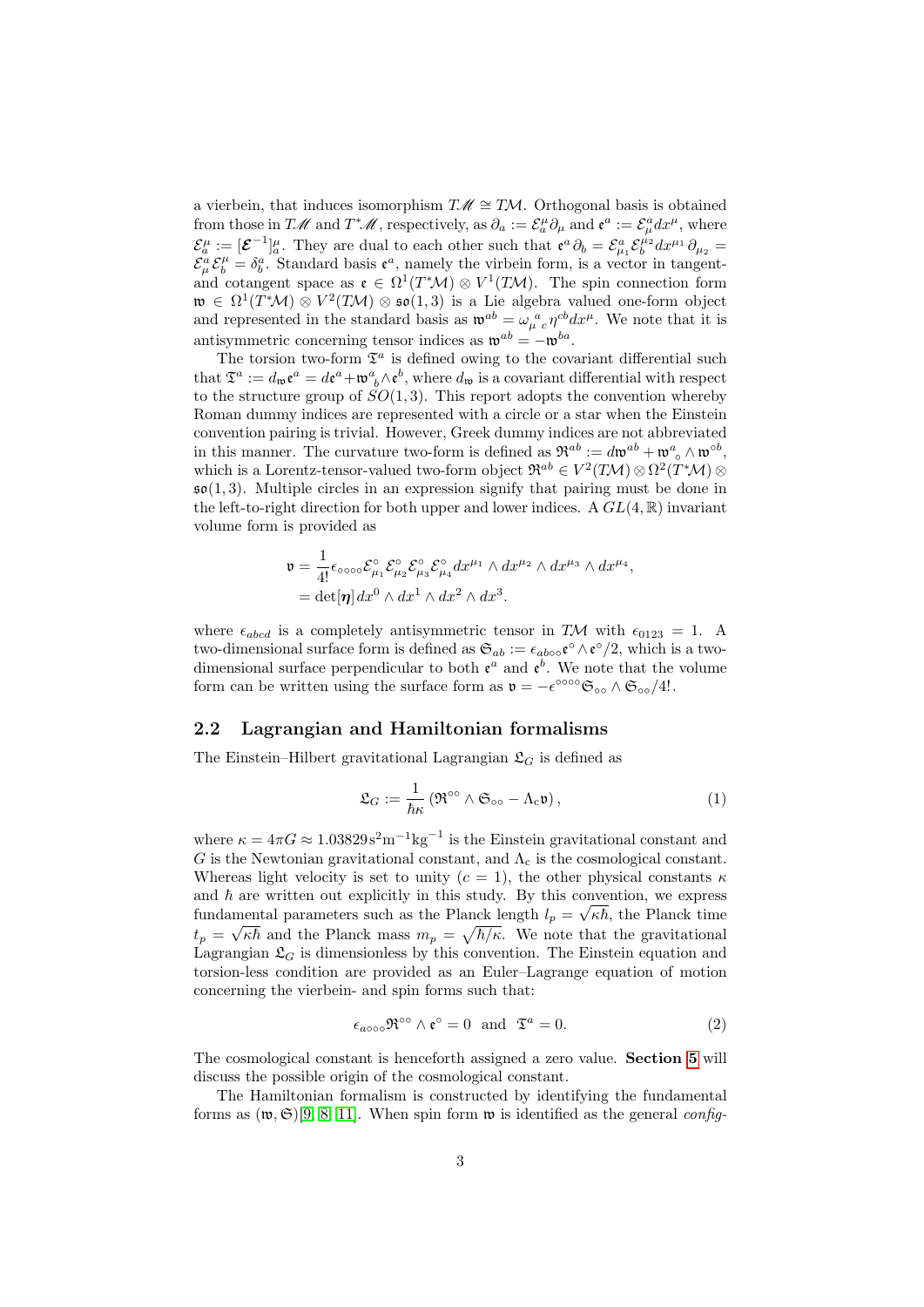uration variable, canonical *momentum*  $\mathfrak{M}$  is provided as

<span id="page-3-2"></span>
$$
\mathfrak{M}_{ab}:=\frac{\delta\mathfrak{L}_G}{\delta\left(d\mathfrak{w}^{ab}\right)}=\frac{1}{\kappa\hbar}\mathfrak{S}_{ab}.
$$

This result is consistent with the choice of phase space  $(\mathfrak{w}, \mathfrak{S})$  owing to the principal co-Poincar´e bundle[\[10\]](#page-21-9). The classical Hamiltonian form can be obtained from the Lagrangian form using the Legendre transformation as

$$
\mathfrak{H}_G := \frac{1}{2} \mathfrak{M}_{\circ \circ} \wedge d\mathfrak{w}^{\circ \circ} - \frac{1}{\hbar} \mathfrak{L}_G = -\frac{1}{2\kappa \hbar} \mathfrak{w}^{\star}{}_{\circ} \wedge \mathfrak{w}^{\circ \star} \wedge \mathfrak{S}_{\star \star} \,. \tag{3}
$$

We note that the Hamiltonian form has no physical dimensions in this study and does not have a local  $SO(1,3)$  invariance. The Einstein equation and torsion-less condition can be obtained as canonical equations of motion, as expected.

The Poisson bracket is introduced in the Lorentz-covariant formalism as

$$
\{\mathfrak{a},\mathfrak{b}\}_{\rm PB}:=\frac{\delta \mathfrak{a}}{\delta \mathfrak{w}^{\circ\circ}}\wedge \frac{\delta \mathfrak{b}}{\delta \mathfrak{S}_{\circ\circ}}-\frac{\delta \mathfrak{b}}{\delta \mathfrak{w}^{\circ\circ}}\wedge \frac{\delta \mathfrak{a}}{\delta \mathfrak{S}_{\circ\circ}},
$$

where  $\mathfrak{a} \in \Omega^p(T^*\mathcal{M})$  and  $\mathfrak{b} \in \Omega^q(T^*\mathcal{M})$  for  $0 \leq p, q \in \mathbb{Z}$ . The Poisson brackets for the fundamental forms are provided as

<span id="page-3-1"></span>
$$
\begin{aligned}\n\{\mathfrak{w}^{a_1 a_2}, \mathfrak{w}^{a_3 a_4}\}_{\text{PB}} &= \{\mathfrak{S}_{b_1 b_2}, \mathfrak{S}_{b_3 b_4}\}_{\text{PB}} = 0, \\
\{\mathfrak{w}^{a_1 a_2}, \mathfrak{S}_{b_1 b_2}\}_{\text{PB}} &= \delta_{b_1}^{[a_1} \delta_{b_2}^{a_2]},\n\end{aligned} \tag{4}
$$

where  $\delta_{h_1}^{[a_1]}$  $\stackrel{[a_1}{b_1} \delta^{a_2]}_{b_2}$  $\delta_{b_2}^{a_2} = \delta_{b_1}^{a_1} \delta_{b_2}^{a_2} - \delta_{b_1}^{a_2} \delta_{b_2}^{a_1}$ . The Hamiltonian form is a generator of a total derivative for a given form object; the Poisson bracket between the fundamentaland Hamiltonian forms yields owing to the canonical equations of motion such that

$$
\epsilon_{a\circ\circ\circ} \left\{ \mathfrak{w}^{\circ\circ}, \mathfrak{H}_G \right\}_{\rm PB} \wedge \mathfrak{e}^{\circ} = - \epsilon_{a\circ\circ\circ} \mathfrak{w}^{\circ}_{\ \star} \wedge \mathfrak{w}^{\star\circ} \wedge \mathfrak{e}^{\circ} = \epsilon_{a\circ\circ\circ} d \mathfrak{w}^{\circ\circ} \wedge \mathfrak{e}^{\circ},
$$

and

$$
\{\mathfrak{S}_{ab},\mathfrak{H}_G\}_{\rm PB}=-\left(-\eta_{b\circ}\mathfrak{w}^{\circ\circ}\wedge\mathfrak{S}_{\circ a}\right)=d\mathfrak{S}_{ab}.
$$

# <span id="page-3-0"></span>3 Quantization methods

The current author discusses[\[8\]](#page-21-7) the EBK quantization condition for the vacuum solutions of the Einstein equation in terms of geometrical quantization based on the symplectic structure of the space-time manifold. This section summarizes the quantization condition of the vacuum solution. It presents the quantum equation of motion owing to geometrical quantization under the context of general relativity. We also introduce the quantum Hilbert space in the prequantization submanifold and define the Schrödinger–Einstein equation.

#### 3.1 EBK quantization

This section considers a system of N classical particles with Hamiltonian  $H(q_i, p_i)$ ,  $(i = 1, \dots, N)$ . The Hamiltonian is assumed to be completely integrable. The Liouville form  $\mathfrak{s}_i = p_i dq_i$  induces the symplectic manifold  $(\mathbb{R}^{2N}, d\mathfrak{s}_i)$ . The submanifold  $\mathcal{L} \subset (\mathbb{R}^{2N}, d\mathfrak{s}_i)$  is hence referred to as the lagrangian submanifold when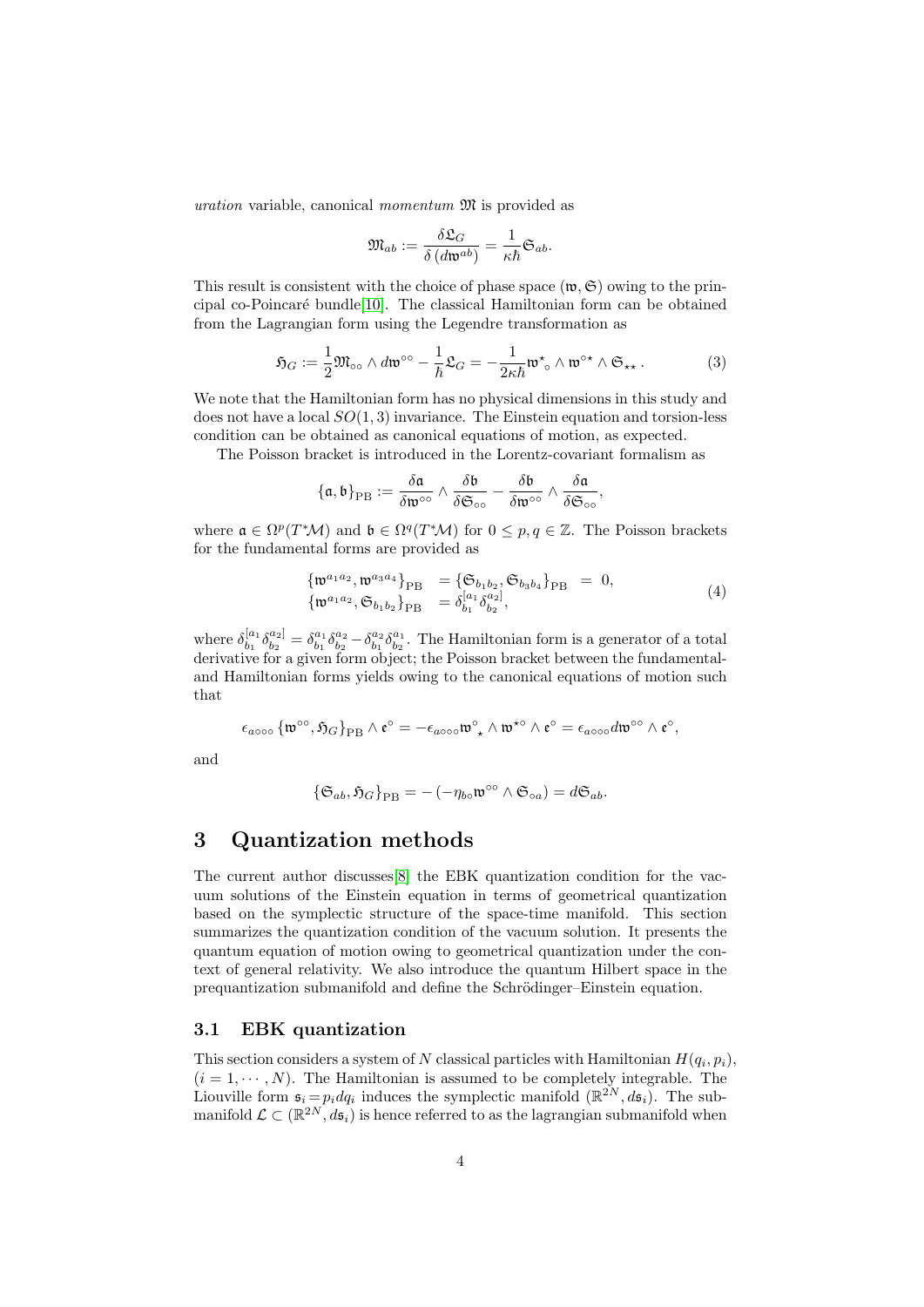it satisfies  $\mathfrak{W}|_{\mathcal{L}} = 0$  and  $\dim(\mathcal{L}) = N$ . If separation of the phase-space variables is impossible, the particles do not form a closed orbit. Einstein, Brillouin, and Keller extended the Bohr–Sommerfeld quantization condition to a non-closed orbit case such that:

$$
S_k^{\text{EBK}} = \frac{1}{2\pi\hbar} \oint_{\Gamma_k} \sum_{i=1}^N p_i dq_i = n_k + \frac{\mu_k}{4}, \text{ for } k = 1, \cdots, N,
$$

where  $0 \leq \mu_i \in \mathbb{Z}$  is the index of the kth variable obtained owing to the boundary conditions. Contour integrals are performed along the homotopy-independent closed-circles of each particle in the lagrangian submanifold. A contour is denoted  $\Gamma_k$  and is not necessarily a classical closed orbit. The constant  $\mu_k$  is referred to as the KMA index in this study.

Classical general relativity with the principal co-Poincaré bundle induces symplectic manifold  $(\sigma \otimes \pi, d\mathfrak{S}_{\infty} \wedge d\mathfrak{w}^{\infty})$ , where  $\pi$  and  $\sigma$  are, respectively, spaces of the spin connection- and surface forms as vacuum solutions of the Einstein equation. The EBK quantization condition is formulated for the prequantization submanifold as[\[8\]](#page-21-7)

$$
\int_{\mathcal{L}_{\text{vac}}} \mathfrak{S}_{\infty} \wedge d\mathfrak{w}^{\infty} = \int_{\mathcal{L}_{\text{vac}}} (\mathfrak{L}_G + \mathfrak{H}_G) = n.
$$
 (5)

where  $\mathcal{L}_{\text{vac}}$  is the lagrangian submanifold that gives  $\mathcal{L}_{G}|_{\mathcal{L}_{\text{vac}}} = 0$ , and  $0 \leq n \in \mathbb{Z}$ is a quantum number. After integration, the vacuum energy  $E_{\text{vac}}$  is given by

<span id="page-4-1"></span><span id="page-4-0"></span>
$$
\int_{\Sigma} \mathfrak{H}_G = E_{\text{vac}} = n + \frac{[H^4(\mathcal{M}_5, \mathbb{Z})]}{\nu},\tag{6}
$$

where  $\Sigma \subset \mathcal{M}$  is an appropriate submanifold of space-time manifold  $\mathcal{M}$ , and  $\nu \in \mathbb{R}$  is a constant to be determined from a solution of the quantum equation. Here, the four-dimensional space-time manifold is embedded in a fivedimensional manifold  $\mathcal{M}_5$ . We note that the Lagrangian form in the integral [\(5\)](#page-4-0) is, simultaneously, the fundamental-form valued four-form in  $\sigma \otimes \varpi$  and also the standard four-form  $\mathfrak{L}_G \in \Omega^4(T^*\mathcal{M})$ . These two Lagrangian forms are equated under the homomorphism  $\mathcal{L}_{\text{vac}} \simeq T^* \mathcal{M}$  discussed in Ref.[\[8\]](#page-21-7). The KMA index arises from integrating the Lagrangian form as the second Chern class[\[10\]](#page-21-9).

#### 3.2 Geometric quantization

The vacuum energy spectrum has been considered in terms of EBK quantization without a quantum state vector. This section introduces the state vector and discusses its physical interpretation.

In our method, a target of quantization is not the space-time manifold itself; thus, the space-time coordinate  $x^{\mu}$  is not an operator [\[12,](#page-21-11) [13\]](#page-21-12). Instead, the classical vierbein  $\mathcal{E}^{(c)}$  is quantized (or, equivalently,  $g^{(c)}$ ), which is provided as a solution of the Einstein equation. In classical general relativity, the geometric Riemannian-metric tensor  $g^{(g)}$  is equated with the solution of the classical Einstein equation, such as  $g^{(g)} = g^{(c)}$ , i.e., the Einstein equivalence principle. At a quantum level, this relation is not simply fulfilled. The geometric metric tensor is given as the expected value (as defined below) of the quantum metric tensor  $g^{(g)} = \langle \Psi | g^{(q)} | \Psi \rangle$ , where  $| \Psi \rangle$  is a state vector of quantum general relativity. A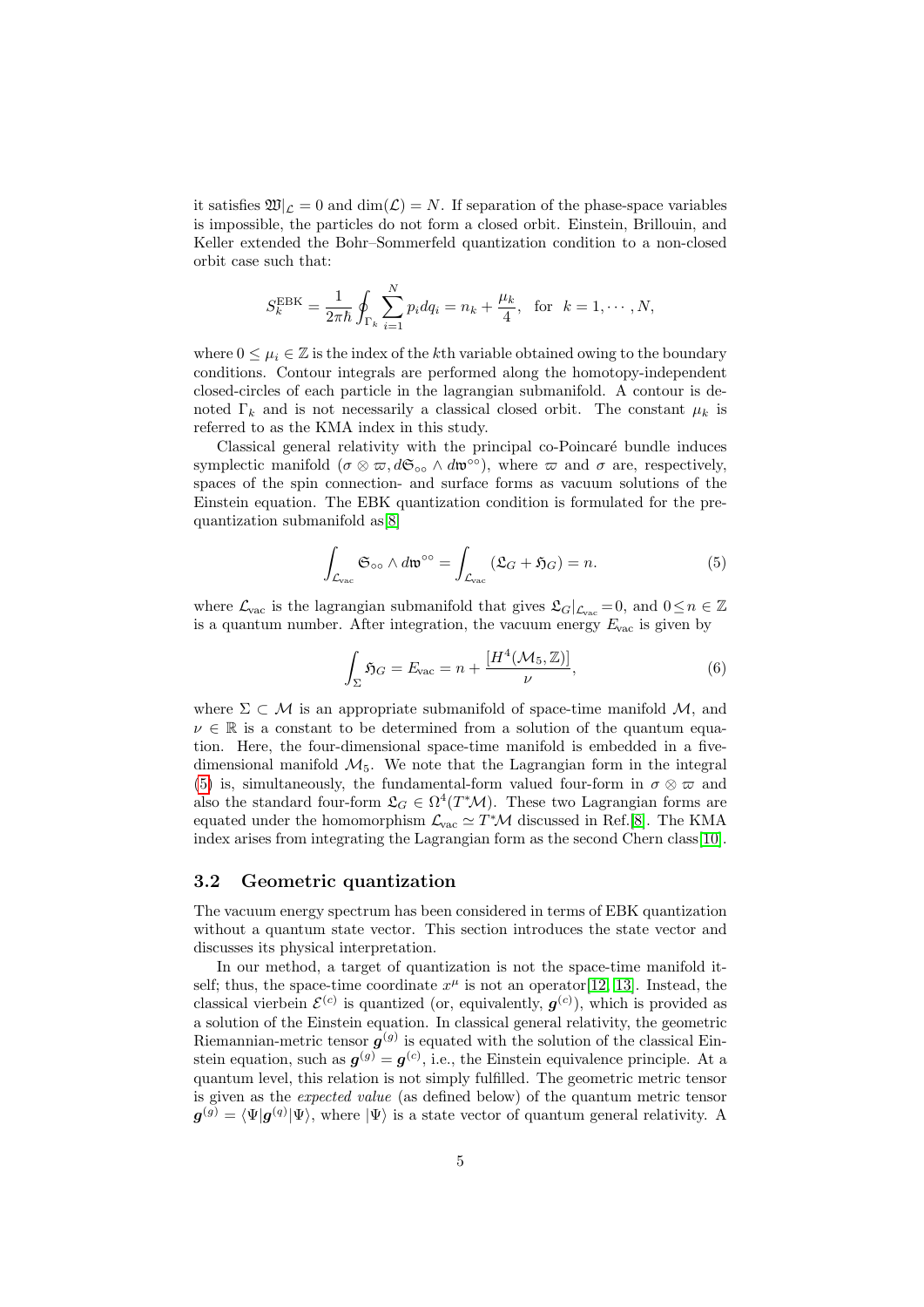space with metric tensor provided as the expected value of a stochastic process was discussed in [\[14\]](#page-21-13) and the unitarity of the transition matrix was shown in [\[11\]](#page-21-10).

Under the context of geometric quantization, the Poisson bracket [\(4\)](#page-3-1) is replaced by the commutation relation of operators as

<span id="page-5-1"></span>
$$
\begin{bmatrix}\n\widehat{\mathfrak{w}}^{a_1 a_2}(x), \widehat{\mathfrak{w}}^{b_1 b_2}(y)\n\end{bmatrix} = \n\begin{bmatrix}\n\widehat{\mathfrak{S}}_{a_1 a_2}(x), \widehat{\mathfrak{S}}_{b_1 b_2}(y)\n\end{bmatrix} = 0,
$$
\n
$$
\begin{bmatrix}\n\widehat{\mathfrak{w}}^{a_1 a_2}(x), \widehat{\mathfrak{S}}_{b_1 b_2}(y)\n\end{bmatrix} = i\kappa \hbar \delta^{(4)}(x - y) \delta^{[a_1}_{b_1} \delta^{a_2]}_{b_2}.
$$
\n(7)

We use the representation  $\hat{\bullet}$  for the operator corresponding to physical quantity • in this study. The corresponding prequantum operators are obtained (see, e.g., Ref.[\[15\]](#page-22-0)) as

<span id="page-5-0"></span>
$$
\widehat{\mathfrak{w}}^{ab} = i\kappa\hbar \left[ \frac{\delta}{\delta \mathfrak{S}} \right]^{ab} + \mathfrak{w}^{ab} \text{ and } \widehat{\mathfrak{S}}_{ab} = -i\kappa\hbar \left[ \frac{\delta}{\delta \mathfrak{w}} \right]_{ab},\tag{8}
$$

which are the reducible representation. Direct calculations confirm that the operators [\(8\)](#page-5-0) satisfy commutation relations [\(7\)](#page-5-1). When real-polarization is exploited as in Ref.[\[8\]](#page-21-7), the state vector is give as a function of vacuum solutions for the spin connection; thus, the irreducible representation of the spin-form operator is provided as  $\widehat{\mathfrak{w}}^{ab} = \mathfrak{w}^{ab}$ .<br>
Estimates Bef [11], we discuss

Follwoing Ref.[\[11\]](#page-21-10), we discuss the functional space of the spin connection here. Classically, a spin connection is obtained as a solution of the Einstein equation, which is a nonlinear first-order differential equation. This section treats a homogeneous equation for a pure gravitational equation without any gauge or matter fields. When classical solution  $\mathfrak{w}^{(c)}$  is obtained, the Lorentztransformed form  $G_{SO}(\mathfrak{w}^{(c)})$  is also the solution of the equation; thus, quotient space  $\varpi := \widetilde{\varpi}/G_{SO}(\widetilde{\varpi})$  is introduced, where  $\widetilde{\varpi}$  is a set of solutions of the classical Einstein equation. When local Lorentz manifold M has a Euclidean metric,  $\varpi$ has the Sobolev norm  $L_k^p(\mathfrak{w}^{(c)})$  such that:

$$
\left\|\mathfrak{w}^{(c)}\right\|_{L^p_k} := \left(\sum_{0 \leq i_1 + \dots + i_n \leq k} \int_{\Sigma_{\mathcal{M}}} \left|\partial_{i_1} \dots \partial_{i_n} \omega^{(c)}\right|^p \mathfrak{v}\right)^{1/p},
$$

where  $\Sigma_M$  is a compact subset of M. The summation is performed over all possible combinations  $(i_1, \dots, i_n)$  with  $0 \leq i_1 + \dots + i_n \leq k$ , where  $0 \leq i_j \in \mathbb{Z}$ . In our case, dimension n of manifold M is  $n = 4$ . The completion of  $\varpi$  with respect to the Sobolev norm makes the Sobolev space, denoted as  $L_k^p(\omega)$ . The Einstein equation, however, is not elliptic even in Euclidean space, because the classical equation is invariant under the infinite groups  $GL(4, \mathbb{R})$  and  $SO(4)$ . However, the quantum Lagrangian, which includes (local) gauge-fixing terms, can be expected to be locally elliptic; thus, functional analysis can be applied locally around a gauge-fixing point. In this case,  $L_k^2(\varpi)$  is a Hilbert space with respect to an inner product defined as

$$
\left(\mathfrak{w}^{(c)},\mathfrak{w}^{(c)'}\right)_{L^2_k(\varpi)} := \sum_{0 \leq i_1 + \dots + i_n \leq k} \int_{\Sigma} \left(\partial_{i_1} \dots \partial_{i_n} \omega^{(c)}\right) \cdot \left(\partial_{i_1} \dots \partial_{i_n} \omega^{(c)'}\right) \mathfrak{v}.
$$

A dot-product is defined using a metric tensor in functional space. Hilbert space  $L_0^2(\varpi)$  is denoted as  $\mathcal{H}^{(c)}$ .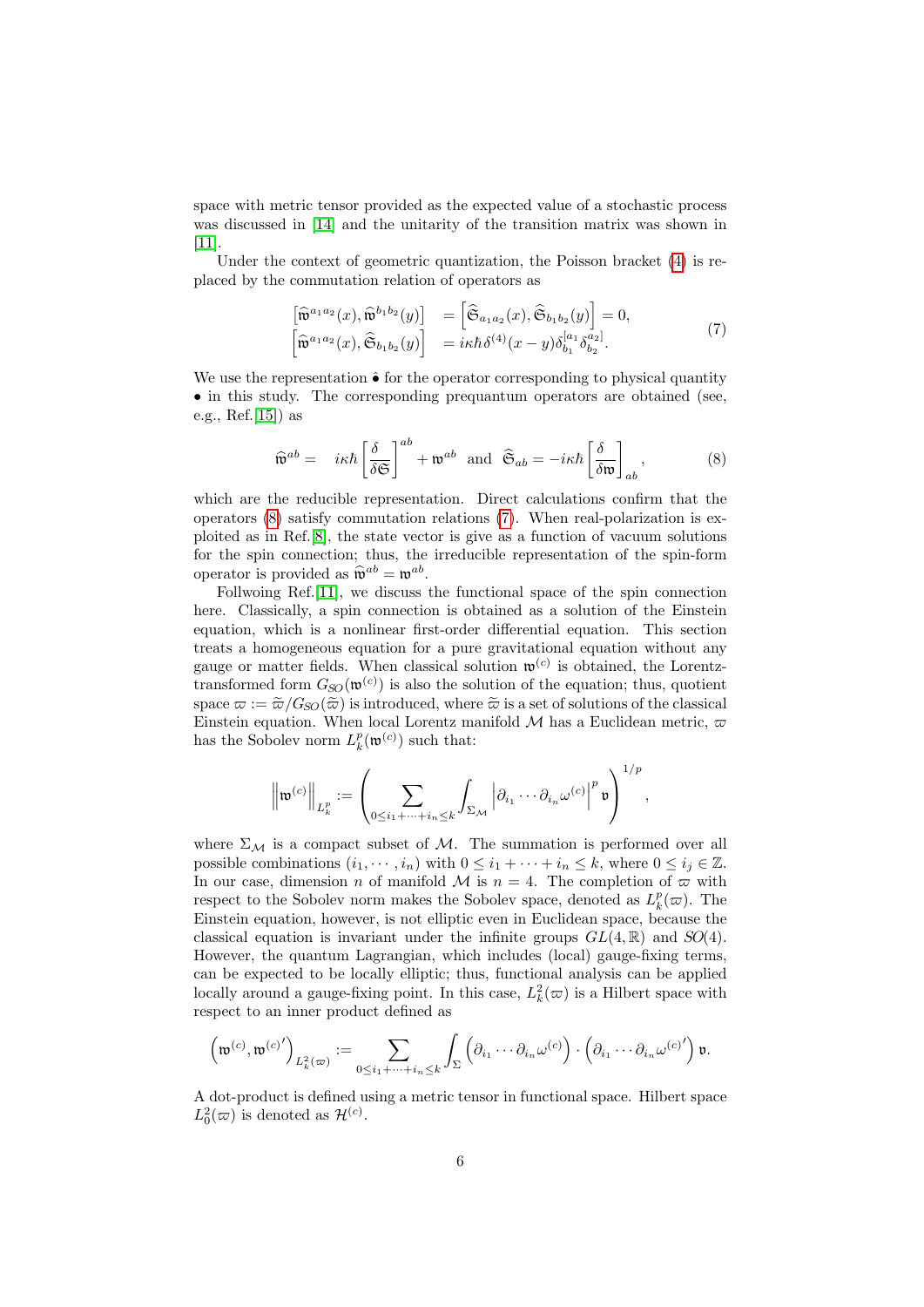Functional space  $\varpi$  is a subset of  $\mathcal{H}^{(c)}$  as  $\varpi \subset \mathcal{H}^{(c)} \subset L^2$ . The Hodge-dual space of  $\varpi$ , denoted as  $\tilde{\varpi}$ , is simply referred to as the dual space of  $\varpi$ . When  $\omega \in \overline{\omega}$  is square-integrable, dual spin-connection  $\tilde{\omega} \in \tilde{\omega}$  is also square-integrable; thus, the Gel'fand triple becomes  $\varpi \subseteq \mathcal{H}^{(c)} \subseteq \tilde{\varpi} \subset L^2$ . The coefficient function of the spin- and dual spin-form are denoted as

$$
\omega_\mu^{~ab} \in \varpi ~~\text{and}~~\tilde{\omega}_\mu^{~ab} := \frac{1}{2} \eta^{a \star} \eta^{b \star} \, \epsilon_{\star \star \circ \circ} \, \omega_\mu^{~\circ \circ} \in \tilde{\varpi}
$$

A standard bilinear form is defined as

$$
\begin{aligned} \langle \tilde{\mathfrak{w}}|\mathfrak{w}\rangle_{\mathcal{H}^{(c)}} := & \frac{1}{2}\eta_{\circ \star}\eta_{\circ \star}\,\tilde{\omega}_{\mu_1}^{\,\circ\circ}\,\omega_{\mu_2}^{\,\star\star}\,dx^{\mu_1}\wedge dx^{\mu_2}, \\ & = \frac{1}{4}\epsilon_{\circ\circ\circ\circ}\,\omega_{\mu_1}^{\,\circ\circ}\,\omega_{\mu_2}^{\,\circ\circ}\,dx^{\mu_1}\wedge dx^{\mu_2}. \end{aligned}
$$

Under this bilinear form, the functional space  $\varpi$  is considered a pseudo-Riemannian manifold with a metric tensor that is defined as

<span id="page-6-1"></span>
$$
g_{\mu\nu}^{\omega} := \left[\mathbf{g}^{\omega}(\tilde{\mathfrak{w}}, \mathfrak{w})\right]_{\mu\nu} = \frac{1}{4} \epsilon_{\text{0000}} \omega_{\mu}^{\text{00}} \omega_{\nu}^{\text{00}}.
$$

A norm of the spin form  $\|\mathfrak{w}\|_{\mathcal{H}^{(c)}}$  can be defined using the bilinear form as

$$
(\|\mathfrak{w}\|_{\mathcal{H}^{(c)}})^2 := \int_{\Sigma_2} \langle \tilde{\mathfrak{w}} | \mathfrak{w} \rangle_{\mathcal{H}^{(c)}} = \int_{\Sigma_2} g_{\mu_1 \mu_2}^{\omega} dx^{\mu_1} \wedge dx^{\mu_2} \in \mathbb{R},\tag{9}
$$

where  $\Sigma_2$  is the appropriate compact two-dimensional submanifold  $\Sigma_2 \subset \mathcal{M}$ . An element of the dual space  $\tilde{\varpi}$  is provided by a linear combination of spin forms  $\omega_{\mu}^{ab} \in \varpi$ ; thus, functional spaces  $\varpi$  and  $\tilde{\varpi}$  are linearly equivalent. Consequently, the Hilbert space can be obtained as  $\mathcal{H}^{(c)} \simeq \varpi$ , and the Gel'fand triple becomes  $\varpi \simeq \tilde{\varpi} \simeq \mathcal{H}^{(c)}$ . The same construction is possible for the surface form defining the standard bilinear form as

<span id="page-6-0"></span>
$$
\langle \tilde{\mathfrak{S}} | \mathfrak{S} \rangle_{\mathcal{H}^{(c)}} := \frac{1}{2} \tilde{\mathfrak{S}}_{\circ \circ} \wedge \mathfrak{S}^{\circ \circ} = (3!) \mathfrak{v}.
$$

The abovementioned expressions of the commutation relations [\(7\)](#page-5-1) are formal ones: their exact representation is

$$
\begin{aligned}\n\left[\widehat{\mathfrak{w}}^{ab}(x), \widehat{\mathfrak{S}}_{cd}(y)\right] &:= \left[\widehat{\omega}_{\mu}{}^{ab}(x), \widehat{\mathcal{E}}_{\nu}^{\mathcal{E}} \widehat{\mathcal{E}}_{\rho}^{d}(y)\right], \\
&= -i\delta_{c}^{[a}\delta_{d}^{b]} \epsilon_{\mu\nu\rho\sigma} \delta^{(3)}(x^{\mu,\nu,\rho} - y^{\mu,\nu,\rho}) \int \delta^{(1)}(x^{\sigma} - y^{\sigma}) dx^{\sigma}.\n\end{aligned} \tag{10}
$$

For a further discussion, the following simple  $(1+3)$  coordinate-decomposition is considered. Suppose the global space-time manifold is filled with a congruence of geodesics whose tangent vector is time-like at any point on the line. A coordinate  $x^0$  is obtained along the time-like vector on these geodesics. Using this coordinate system, the three-dimensional boundary is obtained as a manifold at  $x^0 = \tau$  (an equal-time boundary). By fixing  $dx^{\sigma} = dx^0 = d\tau$  (time coordi-nate) in [\(10\)](#page-6-0) instead of taking a sum concerning  $\sigma$  and performing integration with respect to  $d\tau$ , one can obtain the standard *equal-time* commutation relation. Using this coordinate system, the three-dimensional boundary is obtained as a manifold at  $x^0 = \tau$  (an *equal-time* boundary) and the state is written as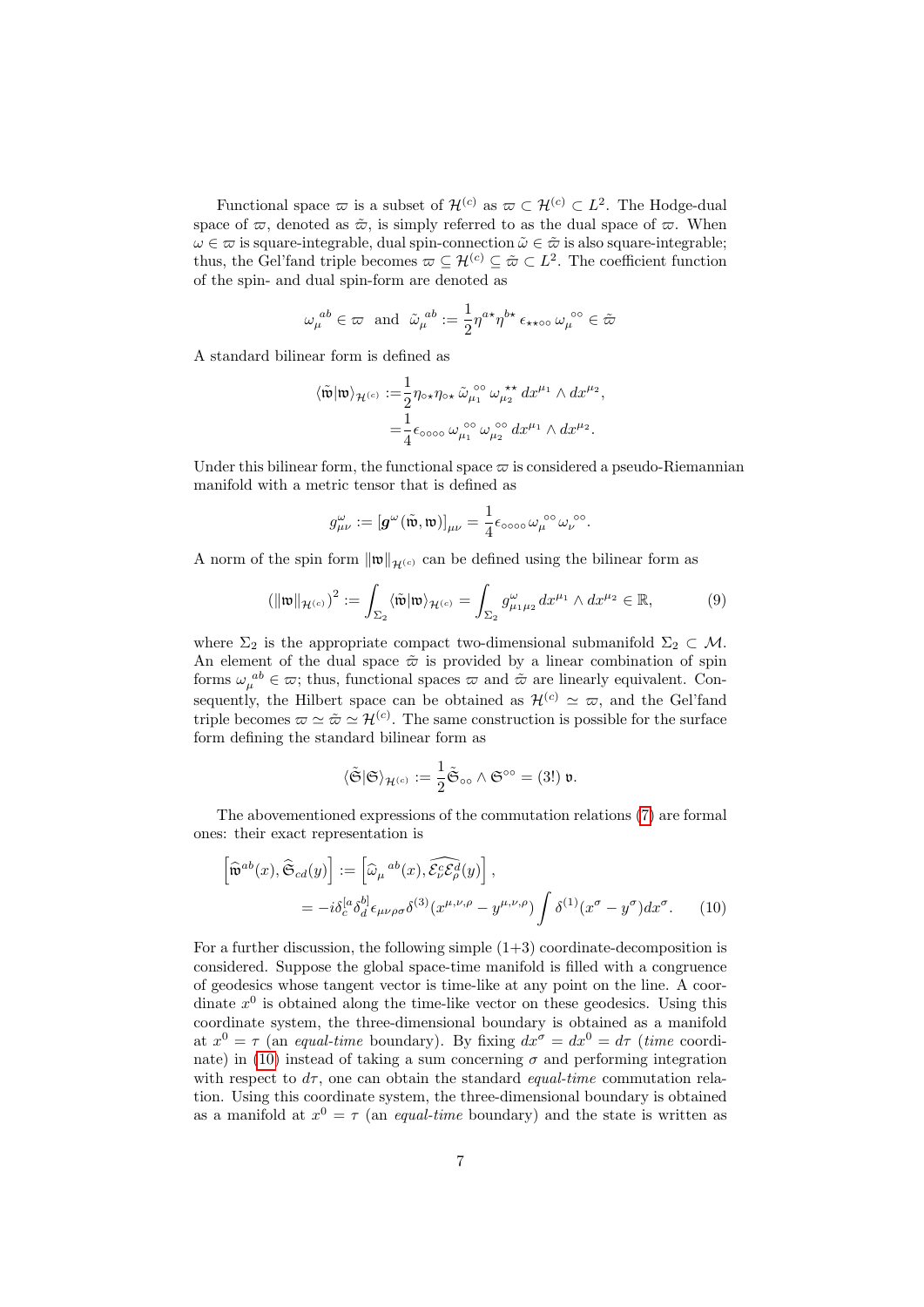$|\Psi_{\tau}\rangle$ . Because spin connection  $\omega_{\mu}^{\ a}(x)$  is chosen as a general coordinate in the symmplectic manifold of general relativity, a state vector is a functional of spin connection [\[16\]](#page-22-1), and the norm of state vector  $\Psi_{\tau}$  is defined vy [\(9\)](#page-6-1). Although the existence of the norm is ensured, a negative norm state,  $\langle \Psi_\tau | \Psi_\tau \rangle < 0$ , is included in  $\mathcal{H}^{(q)}$ , it is eliminated from the physical state[\[11\]](#page-21-10) owing to the Kugo–Ojima condition.

The quantum Hamiltonian operator corresponding to [\(3\)](#page-3-2) is obtained by replacing the surface form to corresponding operator [\(8\)](#page-5-0) such that:

<span id="page-7-0"></span>
$$
\widehat{\mathfrak{H}}_G := -\frac{i}{2} \mathfrak{w}^\star \circ \wedge \mathfrak{w}^{\circ \star} \wedge \left[\frac{\delta}{\delta \mathfrak{w}}\right]_{\star \star},\tag{11}
$$

and thus, the Schrödinger equation can be represented as

$$
-\frac{i}{2}\mathfrak{w}^{\star}{}_{\circ}\wedge\mathfrak{w}^{\circ\star}\wedge\left[\frac{\delta}{\delta\mathfrak{w}}\right]_{\star\star}|\Psi(\omega)\rangle=E_{G}|\Psi(\omega)\rangle,
$$
\n(12)

where  $|\Psi(\omega)\rangle \in \varpi$  is a state vector. Equation [\(12\)](#page-7-0) is referred to as the first-order Schrödinger–Einstein equation (SE-I) in this study. Here, operator ordering of " $\hat{\mathbf{w}}$ -left and  $\hat{\mathfrak{S}}$ -right" is exploited. SE-I does not depend on an ordering convention owing to a relation

$$
\frac{1}{2} \left[ \frac{\delta}{\delta \mathfrak{w}} \right]_{\infty} (\mathfrak{w}^{\circ} \wedge \mathfrak{w}^{\star \circ}) = \mathfrak{w}^{\circ}{}_{\circ} = 0.
$$

A formal solution of the SE-I is

$$
|\Psi(\omega)\rangle = A \exp \int \left(\frac{i}{2\kappa\hbar} \mathfrak{w}^{\circ\circ} \wedge \mathfrak{S}_{\circ\circ} + \frac{i}{(\kappa\hbar)^{3/2}} \lambda^{\circ} \mathfrak{V}_{\circ}\right),
$$
  

$$
\mathfrak{V}_{a} := \frac{1}{3!} \epsilon_{a\circ\circ\circ} \mathfrak{e}^{\circ} \wedge \mathfrak{e}^{\circ} \wedge \mathfrak{e}^{\circ},
$$
 (13)

where A is an appropriate normalization constant and  $\lambda^a$  are components of an arbitrary constant vector in TM such that  $\lambda = \lambda^{\circ} \partial_{\circ}$ . We fix a normalization constant such as

<span id="page-7-2"></span><span id="page-7-1"></span>
$$
|\langle \Psi(\omega)|\Psi(\omega)\rangle| = 1.
$$
\n(14)

For the operator  $\hat{\mathfrak{S}} = \delta/\delta \mathfrak{w}$ , the surface form, thus, vierbein form too, are treated as the independent function from the spin connection and yields

$$
\frac{\delta \mathfrak{S}}{\delta \mathfrak{w}} = \boldsymbol{\epsilon} \cdot \left( \frac{\delta \mathfrak{e}}{\delta \mathfrak{w}} \wedge \mathfrak{e} \right) = 0.
$$

The first term in the integral is expressed using the standard basis as

$$
\mathfrak{w}^{\circ\circ} \wedge \mathfrak{S}_{\circ\circ} = \frac{1}{2} \epsilon_{\circ\circ\circ\circ} \mathfrak{w}^{\circ\circ} \wedge \mathfrak{e}^{\circ} \wedge \mathfrak{e}^{\circ},
$$
  

$$
= \frac{1}{2} \epsilon_{\circ\circ\circ\circ} \omega_{\mu_1}^{\circ\circ} \mathcal{E}_{\mu_2}^{\circ} \mathcal{E}_{\mu_3}^{\circ} dx^{\mu_1} \wedge dx^{\mu_2} \wedge dx^{\mu_3}.
$$
 (15)

Whereas state vector  $|\Psi(\omega)\rangle$  is a functional of the spin connection, integration in [\(13\)](#page-7-1) is not functional integration but a Riemannian integration. The state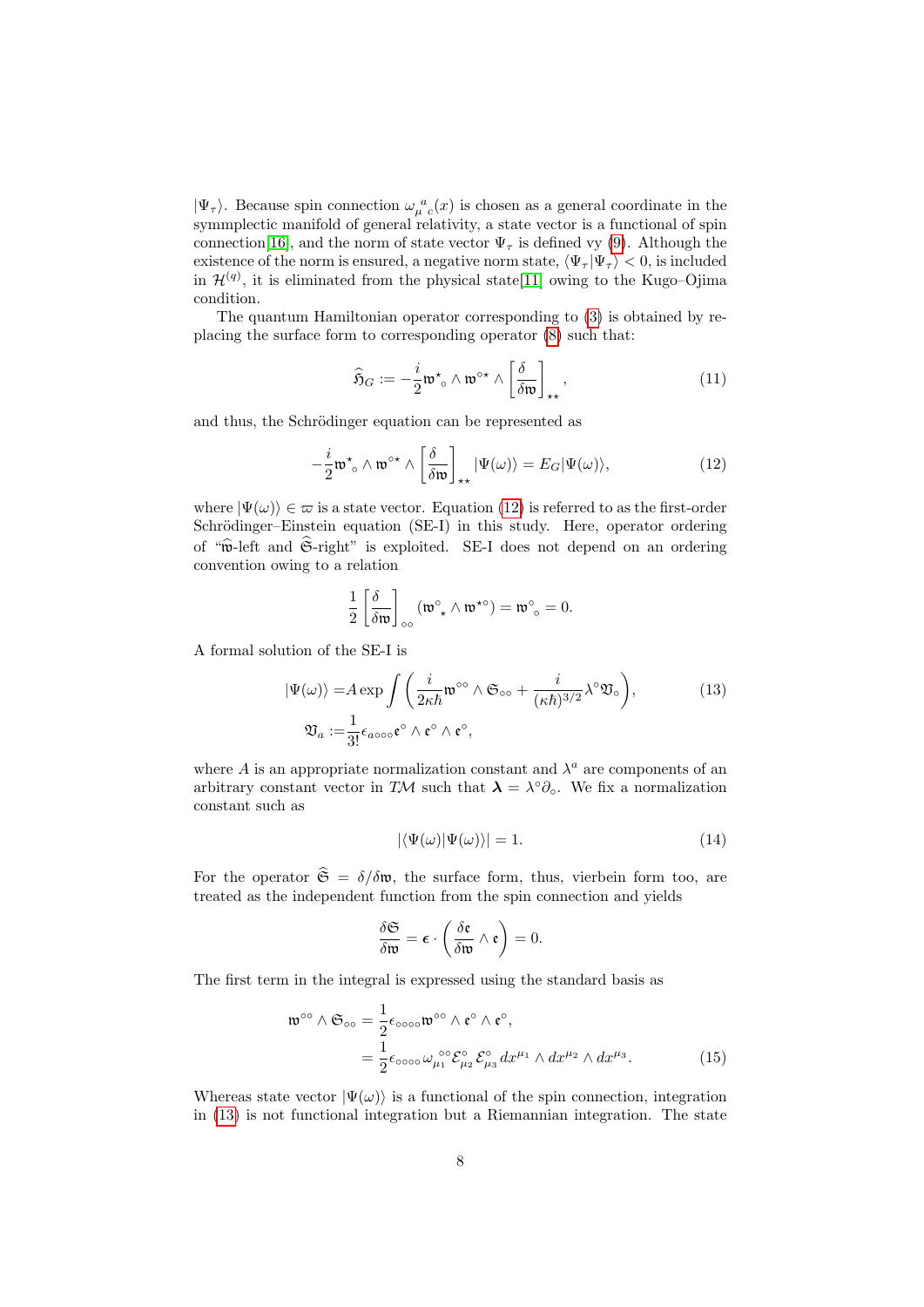vector can be recognized as the mapping  $|\Psi\rangle : \varpi \to \mathbb{C}$ . The second term of the integrand is a constant with respect to the functional of the spin connection; thus,it can be absorbed in the normalization constant. When we choose a point in  $\varpi$ , which corresponding to specify a function  $\omega^c$ , geometrical spin connection is given by expected value  $\mathfrak{w}^{(g)} := \langle \Psi(\omega^c) | \hat{\mathfrak{w}} | \Psi(\omega^c) \rangle$  of classical spin connection  $\omega^c$ .

When the spin connection form is taken as the configuration variable and the surface form as the momentum variable, a formal solution of the Einstein– Shrödinger equation  $(12)$  is obtained obtained as in  $(13)$ . However, the operator representation [\(8\)](#page-5-0) is not the unique possibility to realize the commutation relation [\(7\)](#page-5-1). A set of operators such as

<span id="page-8-1"></span>
$$
\widehat{\mathbf{w}}^{ab} = i\kappa\hbar \left[ \frac{\delta}{\delta \mathfrak{S}} \right]^{ab} \quad \text{and} \quad \widehat{\mathfrak{S}}_{ab} = \mathfrak{S}_{ab},\tag{16}
$$

are also possible. The corresponding Schrödinger–Einstein equation can be expressed as

$$
-\frac{\kappa\hbar}{2}\eta_{\star\star}\mathfrak{S}_{\infty}\wedge\left[\frac{\delta}{\delta\mathfrak{S}}\right]^{\circ\star}\wedge\left[\frac{\delta}{\delta\mathfrak{S}}\right]^{\star\circ}|\Psi\rangle=E_G|\Psi\rangle,\tag{17}
$$

owing to the vacuum Hamiltonian [\(3\)](#page-3-2). This equation is referred to as the secondorder Schrödinger–Einstein equation (SE-II). Here, the operator ordering of " $\hat{\mathbf{w}}$ right and  $\hat{\mathfrak{S}}$ -left" is employed. SE-II is also independent of the operator-ordering convention, owing to the relation

$$
\eta_{\star\star}\left(\left[\frac{\delta}{\delta\mathfrak{S}}\right]^{\circ\star}\mathfrak{S}_{\circ\circ}\right)\wedge\left[\frac{\delta}{\delta\mathfrak{S}}\right]^{\star\circ}=\eta_{\circ\circ}\left[\frac{\delta}{\delta\mathfrak{S}}\right]^{\circ\circ}=0.
$$

Direct calculations shows the solution [\(13\)](#page-7-1) fulfils the equation [\(17\)](#page-8-1). As a consequence, representations SE-I and SE-II yield an equivalent solution.

The prequantum Hilbert space of the spin and surface forms is given by  $\overline{\omega} = \sigma \subset L^2(TM)$ , where  $L^2(TM)$  represents the set of squared integrable functions in TM. The prequantum Hilbert space, denoted  $\mathcal{H}^{(q)}$ , is a dual space of  $\mathcal{H}^{(c)}$  with respect to the functional derivative operator [\(8\)](#page-5-0), and yields the Gel'fand triple  $\mathcal{H}^{(c)} \subset L^2(TM) \subset \mathcal{H}^{(c)*} := \mathcal{H}^{(q)}$ . Because the quantum operator See rand triple  $\mathcal{L}^{\vee} \subset L^{\vee}$  ( $\mathcal{L}^{\vee} \cup L^{\vee} \to \mathcal{L}^{\vee}$ ). Because the quantum operator  $\hat{\mathfrak{S}}_{ab}$  includes imaginary unit  $i := \sqrt{-1}$ , the dual space  $\mathcal{H}^{(q)}$  must be a set of complex functions. Even though the spin connection is a square-integrable function, state vectors are not necessarily holomorphic functions. Whereas the state vectors treated in this study are holomorphic, the analyticity of the state vectors must be confirmed in general.

# <span id="page-8-0"></span>4 Application to Schwarzschild black holes

The results obtained in section [3](#page-3-0) are here applied to black hole solutions. The quantization of black holes has a long history. Bekenstein first discussed the mass spectrum of a Kerr black hole by analogy with a charged particle carrying spin[\[17\]](#page-22-2). Louko and Winters-Hilt extended the discussion to Reissner– Nordström–anti-deSitter black holes using Hamiltonian thermodynamics[\[18\]](#page-22-3). Many authors have also considered an area spectrum of black holes, based on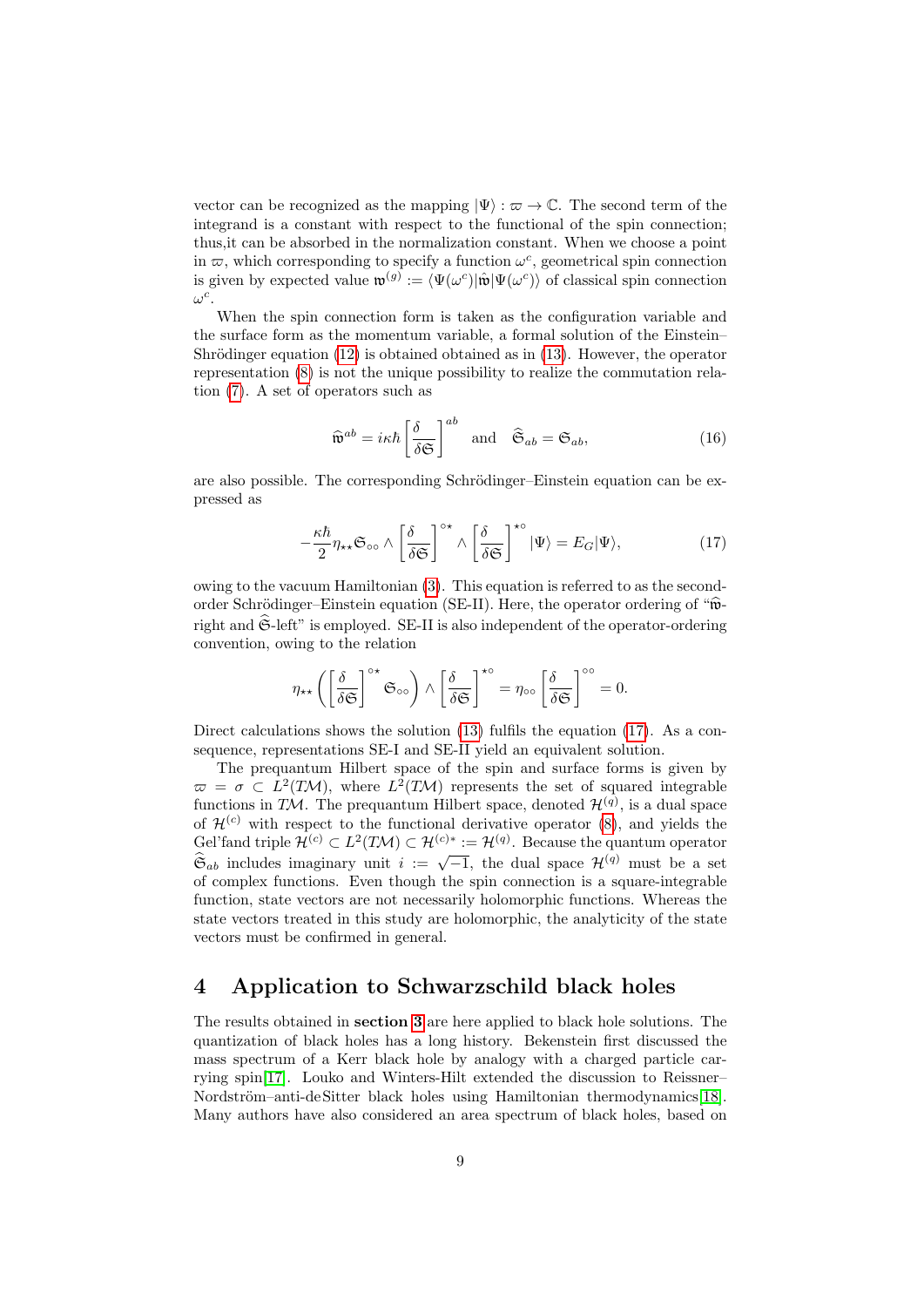a quantum area-operator [\[19,](#page-22-4) [20,](#page-22-5) [21,](#page-22-6) [22,](#page-22-7) [23\]](#page-22-8). Other approaches have been proposed, derived from string theory[\[24\]](#page-22-9) and loop quantum gravity[\[25\]](#page-22-10).

The black-hole mass-spectrum based on SE-I is discussed and compared with that derived from the EBK condition in this section.

#### <span id="page-9-4"></span>4.1 Quantum Schwarzschild solutions

The Schwarzschild solution of the classical Einstein equation is given in polar coordinates  $x^a = (t, r, \theta, \phi)$  as

$$
ds^{2} = f^{2}(r)dt^{2} - \frac{dr^{2}}{f^{2}(r)} - r^{2} \left( d\theta^{2} + \sin^{2} \phi \, d\phi^{2} \right), \tag{18}
$$

where  $f^2(r) = 1 - 2MG/r$  and M is the black-hole mass measured by an asymptotic observer at an infinite distance away from the hole, at rest. A vierbein form is provided from [\(18\)](#page-9-0) as

<span id="page-9-5"></span><span id="page-9-0"></span>
$$
\mathfrak{e}_{Schw}^a = \left( fdt, f^{-1}dr, rd\theta, r\sin\theta \, d\phi \right). \tag{19}
$$

The above solutions and the torsion-less condition provide a unique representation of the spin form [\[9\]](#page-21-8):

<span id="page-9-1"></span>
$$
\mathbf{w}^{ab} = \begin{pmatrix} 0 & -GM/r^2 dt & 0 & 0 \\ 0 & f d\theta & f \sin\theta d\phi \\ 0 & \cos\theta d\phi & 0 \end{pmatrix}.
$$
 (20)

(The lower half of the matrix is omitted, given the antisymmetry of the spin form.) The classical Hamiltonian [\(3\)](#page-3-2) can be expressed as

$$
\mathfrak{H}_{\text{Schw}} = -\frac{1}{2\hbar\kappa} \mathfrak{w}^{\circ} \wedge \mathfrak{w}^{\star\circ} \wedge \mathfrak{S}_{\circ\circ} = -\frac{1}{\hbar\kappa} \sin\theta \, dt \wedge dr \wedge d\theta \wedge d\phi, \qquad (21)
$$

and, accordingly, a three-form object necessary to estimate the state vector is provided as

$$
\frac{1}{2\kappa\hbar}\mathfrak{w}^{\circ\circ}\wedge\mathfrak{S}_{\circ\circ}=\frac{1}{\kappa\hbar}\left((3GM-2r)\sin\theta\,dt\wedge d\theta\wedge d\phi+\cos\theta\,dt\wedge dr\wedge d\phi\right). (22)
$$

The expected value of the quantum Hamiltonian can be obtained using [\(21\)](#page-9-1) as

$$
E_{\text{Schw}}(R) = \langle \Psi(\omega) | \hat{\mathfrak{H}}_{\text{Schw}} | \Psi(\omega) \rangle = \frac{1}{\hbar \kappa} \int^{t_p} \int^{R} \int^{S^2} \mathfrak{H}_{\text{Schw}} = -\frac{R}{l_p}, \qquad (23)
$$

where  $S^2$  is two-dimensional sphere and  $|\Psi(\omega)\rangle$  is given by [\(13\)](#page-7-1) with the normalization factor  $A$  by [\(14\)](#page-7-2). A finite upper bound for the *r*-integration is set to  $r = R$ . Here, [\(23\)](#page-9-2) gives the expected value of the total gravitational energy in the two-dimensional sphere with a radius  $R$  during the Planck time measured by the asymptotic observer. The energy density per unit surface area at  $r = R$ is provided as

<span id="page-9-3"></span><span id="page-9-2"></span>
$$
\overline{E}_{\text{Schw}}(R) = \frac{E_{\text{Schw}}}{4\pi (R/l_p)^2} = -\frac{1}{4\pi} \frac{1}{(R/l_p)}.
$$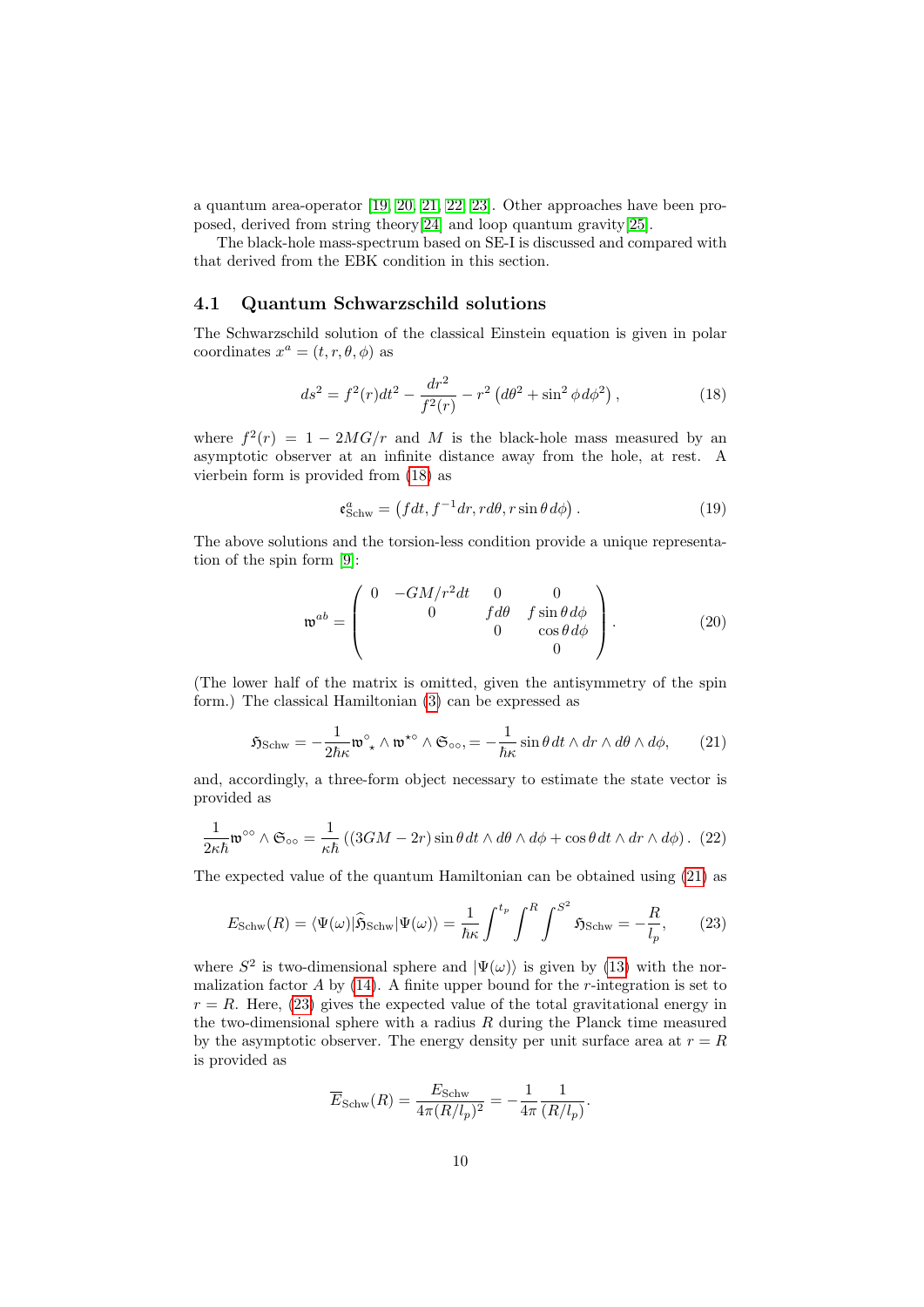Thus, the energy density at the event horizon of a black hole measured by the asymptotic observer becomes

<span id="page-10-0"></span>
$$
\left| \overline{E}_{\text{Schw}}(R=2MG) \right| = \frac{1}{m_p} \left( \frac{\hbar}{8\pi GM} \right). \tag{24}
$$

We note that the energy density of space time in a given region is a coordinatedependent observable. The energy density given here is an expected value in the asymptotic frame. This energy density (in units of the Planck mass) is none other than the Hawking temperature[\[26\]](#page-22-11).

The state vector  $(13)$  with form  $(22)$  is provided as

$$
|\Psi(r)\rangle \propto \exp\left(4\pi i \left(2\frac{r}{l_p} - 3\frac{M}{m_p}\right)\right),\tag{25}
$$

with integration over a unit sphere over the Planck time. After the integration, the state vector is considered as a function of radial coordinate  $r$ . The second term in [\(22\)](#page-9-3) is related to the angular moment of the black hole, and is therefore ignored at present, because only non-rotating black holes are considered here. The first observation is that the state vector is finite at the center of the black hole. By analogy with a point mass in a quantum well, boundary conditions may induce a black-hole energy spectrum. However, the precise form of these boundary conditions is still unknown, given our lack of understanding of quantum black holes. The requirement that the quantum state in the black hole be a standing wave imposes a constraint on the phase difference between the center and the event horizon of the black hole:

$$
(2\pi i) \times n = \left| \log \left( \left| \Psi(2GM) \right| \right) - \log \left( \left| \Psi(0) \right| \right) \right| = 16\pi i \frac{M}{m_p},\tag{26}
$$

where  $n \in \mathbb{Z}$ . This condition implies a minimum black-hole mass of  $M_{min} =$  $m_p/8$ , which can be satisfied by configuring the EBK quantization condition [\(6\)](#page-4-1) as

$$
M_n^{\text{EBK}} = \frac{m_p}{2} \left( n + \frac{1}{4} \right), \quad n = 0, 1, 2, \cdots. \tag{27}
$$

This corresponds that setting  $\nu = 4$  because  $[H^4(\mathcal{M}_5, \mathbb{Z})] = 1$  is obtained in Ref.[\[8\]](#page-21-7).

Mass spectra obtained in previous studies[\[17,](#page-22-2) [22,](#page-22-7) [21,](#page-22-6) [27\]](#page-22-12) seem to differ from our result. Since, in previous studies, the black-hole mass spectrum was derived from an area spectrum (including effects due to charge and angular momentum), the spectrum condition depends on the square of the mass rather than on the mass itself. Thus, for a Schwarzschild black hole,

<span id="page-10-1"></span>
$$
\tilde{M}^2 = \frac{m_p^2}{2} (n + \tilde{\mu}),
$$
\n(28)

where  $\tilde{\mu} = 0$  was proposed by Bekenstein[\[17,](#page-22-2) [27\]](#page-22-12), Medbed[\[23\]](#page-22-8), and  $\tilde{\mu} = 1/2$  by Barvinsky, Das, Kunstatter[\[21\]](#page-22-6) and Gour, Medved[\[22\]](#page-22-7).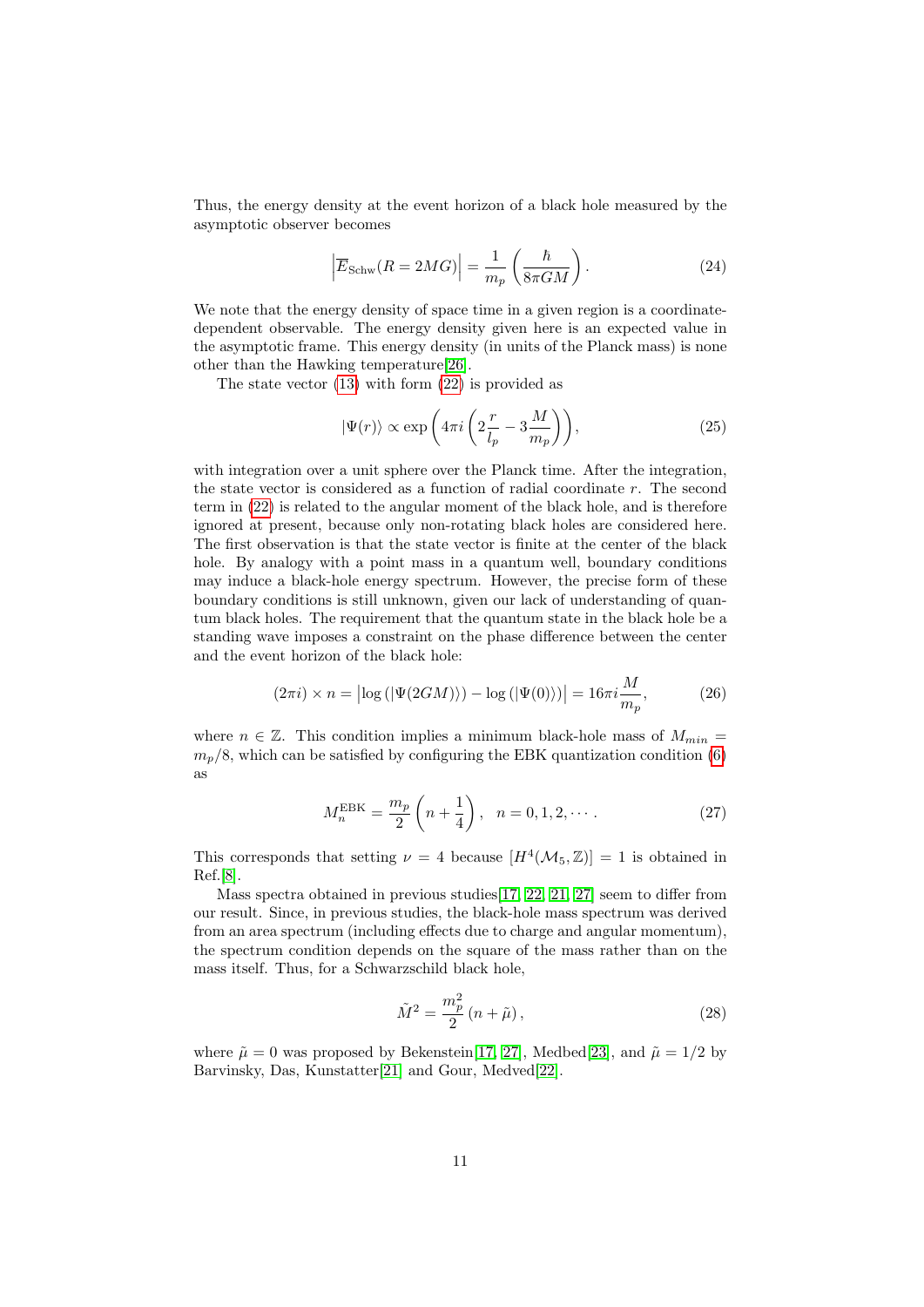#### <span id="page-11-2"></span>4.2 McVittie–Thakurta metric

#### 4.2.1 Classical solution

In section [4.1,](#page-9-4) a quantum effect of an isolated Schwarzschild black hole in the vacuum is examined. The present section considers a black hole on a scalar field background. In 1933, McVittie reported an exact solution to the Einstein equation, representing the Schwarzschild black hole in an expanding universe[\[28\]](#page-22-13). In 1966, he again discussed a solution of a Schwarzschild black hole on the FLWR background metric[\[29\]](#page-22-14). A McVittie metric can be interpreted as a solution of the Schwarzschild black hole with a time-dependent mass. In 1981, Thakurta extended the scope of the McVittie metric to rotating black holes[\[30\]](#page-23-0). (Yet another solution for back holes in an expanding universe was found by Gibbons and Maeda[\[31\]](#page-23-1).) The McVittie and Thakurta solutions have given rise to many cosmological studies [\[32,](#page-23-2) [33,](#page-23-3) [34,](#page-23-4) [35,](#page-23-5) [36,](#page-23-6) [37,](#page-23-7) [38,](#page-23-8) [39,](#page-23-9) [40,](#page-23-10) [41,](#page-23-11) [42,](#page-23-12) [43,](#page-24-0) [44,](#page-24-1) [45\]](#page-24-2). Thakurta's representation of a metric with a vanishing angular momentum is referred to as the McVittie–Thakurta metric in this study. The McVittie–Thakurta metric is suitable for analyzing a interplay between a black hole and a scalar field.

Consider a system consisting of the Schwarzschild black hole and a classical scalar field. The McVittie–Thakurta metric in this case can be expressed[\[45\]](#page-24-2) similarly to [\(19\)](#page-9-5) as

$$
\mathfrak{e}^a_{\text{McT}} = \left( f(r)dt, f^{-1}(r)\Omega(t)dr, \Omega(t)rd\theta, \Omega(t)r\sin\theta d\phi \right),
$$

where  $\Omega(t)$  is a scale function induced by the existence of the scalar field. We note that physical time  $t$  is used in this study instead of utilizing cosmological time  $d\tau = \Omega(t)dt$  as in Ref.[\[45\]](#page-24-2). According to Ref.[45], the cosmological mass  $M_{\Omega}$  and radius  $R_{\Omega}$  are introduced, respectively, as

$$
M_{\Omega}(t) = M\Omega(t)
$$
 and  $R_{\Omega}(t) = r \Omega(t)$ ,

and the corresponding Friedmann equations are obtained as

<span id="page-11-1"></span><span id="page-11-0"></span>
$$
G\hbar \frac{3H^2}{f_{\Omega}^2} = 8\pi G T^{00},\qquad (29)
$$

$$
G\hbar \frac{3H^2 + 2\dot{H}}{f_{\Omega}^2} = -8\pi G T^{11},\tag{30}
$$

$$
G^2 \hbar \frac{M_{\Omega} H}{f_{\Omega}^2 R_{\Omega}^2} = -4\pi G T^{10},\tag{31}
$$

with

$$
f_{\Omega}^2 = 1 - \frac{2GM_{\Omega}}{R_{\Omega}} = 1 - \frac{2GM}{r},
$$

where  $H = \partial_t \Omega / \Omega$  is the Hubble "constant". In this study, the energy-momentum tensor  $T^{ab}$  is induced by classical scalar field  $\varphi$ . A geometrical representation of the scalar field exploited in this analysis is summarized in Appendix [A.](#page-20-0) This analysis defines the energy-momentum tensor  $T^{ab}$  such that  $G T^{ab}$  is dimensionless. The scalar field  $\varphi$  and its potential energy  $V(\varphi)$  have physical dimensions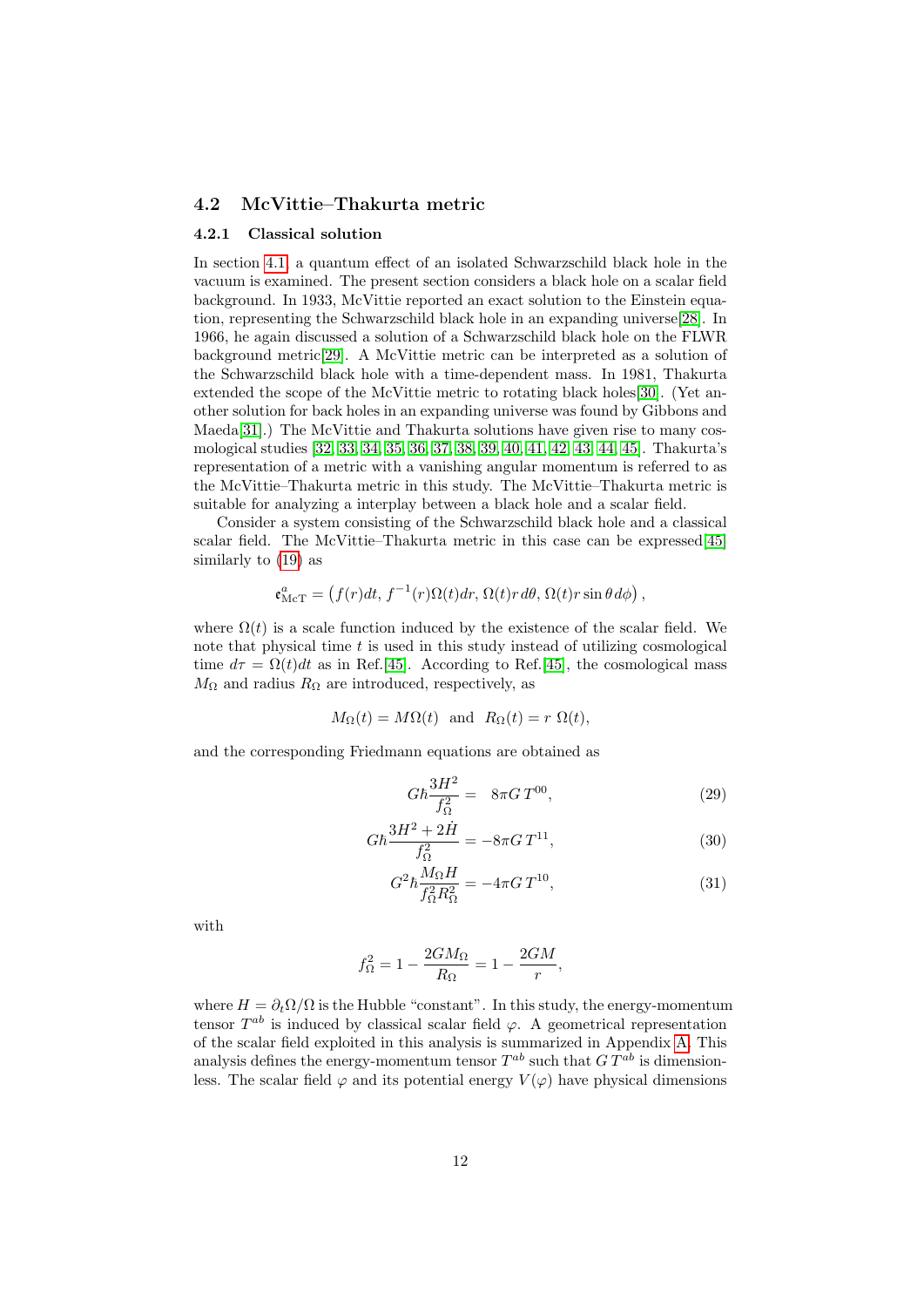of  $(mass)$  and  $(mass)^4$ , respectively, as in a standard definition. The energymomentum tensor is provided owing to the scalar field as

$$
T^{00}/G = \frac{1}{4}(\partial_t \varphi)^2 + \frac{1}{4}(\partial_r \varphi)^2 + \frac{1}{2\hbar^2}V(\varphi),
$$
  
\n
$$
T^{11}/G = \frac{1}{4}(\partial_t \varphi)^2 + \frac{1}{4}(\partial_r \varphi)^2 - \frac{1}{2\hbar^2}V(\varphi),
$$
  
\n
$$
T^{10}/G = -\frac{1}{2}(\partial_t \varphi)(\partial_r \varphi).
$$

Here, the scalar field is assumed to be isotropic but neither uniform nor static. It is therefore a function of t and r, and denoted  $\varphi = \varphi(t, r)$ . The equation of motion for the scalar field under this condition can be expressed as

$$
\hbar^2 \left[ \frac{1}{f_{\Omega}^2} \left( \partial_t^2 \varphi + 3H \partial_t \varphi \right) - \frac{f_{\Omega}^2}{\Omega^2(t)} \partial_r^2 \varphi - 2 \frac{1 - GM_{\Omega}/R_{\Omega}}{R_{\Omega} \Omega(t)} \partial_r \varphi \right] + \partial_{\varphi} V(\varphi) = 0. \tag{32}
$$

Under slow rolling and almost flat conditions for the scalar field, it is assumed to be a linear function with respect to both  $t$  and  $r$  such that

<span id="page-12-5"></span><span id="page-12-0"></span>
$$
\varphi(t,r) = \sqrt{\frac{\hbar}{G}} \varphi_0 + \frac{\varphi_t}{G} t + \frac{\varphi_r}{G} r,\tag{33}
$$

with  $\varphi_0 \gg \varphi_t, \varphi_r$ . We note that all constants  $\varphi_{\bullet}$  are set to dimensionless. In addition, the potential energy  $V(\varphi)$  is required to satisfy  $\mathcal{O}(V/m_p^4) \ge \mathcal{O}(\varphi_0^2/m_p^2)$ . Using these approximations, the equation of motion [\(32\)](#page-12-0) is expressed as

$$
\frac{\hbar^2}{G} \left( 3 \frac{H}{f_{\Omega}^2} \varphi_t - 2 \frac{1 - GM_{\Omega}/R_{\Omega}}{R_{\Omega} \Omega(t)} \varphi_r \right) + \partial_{\varphi} V(\varphi) = 0.
$$
\n(34)

Solutions of the Friedmann equations [\(29\)](#page-11-0) and [\(30\)](#page-11-1) are then provided as

<span id="page-12-4"></span><span id="page-12-2"></span><span id="page-12-1"></span>
$$
H = \pm \frac{f_{\Omega}}{\hbar} \sqrt{\frac{\kappa V(\varphi)}{3\hbar}},\tag{35}
$$

<span id="page-12-3"></span>
$$
\Omega(t) = \exp\left(Ht\right),\tag{36}
$$

with the initial condition  $\Omega(t=0) = 1$ . Although no concrete functional form of the potential energy  $V(\varphi)$  is introduced here, the solution [\(35\)](#page-12-1) is consistent with the equation of motion [\(34\)](#page-12-2) within above approximations. From this solution, the energy flux across a two-dimensional sphere with radius  $R_{\Omega}$  during unit time is given by

$$
GT_{01} = \pm \frac{G}{\hbar} \sqrt{\frac{V(\varphi)}{12\pi}} \frac{M_{\Omega}/m_p}{f_{\Omega} (R_{\Omega}/lp)^2} = \frac{1}{2} \varphi_t \varphi_r.
$$
 (37)

Above solutions are still meaningful in the black hole if we assume  $V(\varphi) < 0$  in the region specified by  $r < 2GM$ . This assumption is reasonable because the sign of  $g_{00}$  is negative in the black hole, in contrast with that in the range  $r >$  $2GM$ . The Hubble "constant" can have both positive and negative solutions, as shown in [\(35\)](#page-12-1). The time-dependent mass  $M_{\Omega}$  and the radial length  $R_{\Omega}$ are scaled equally so that  $\dot{M}_{\Omega}/M_{\Omega} = \dot{R}_{\Omega}/R_{\Omega} = H$ , as in Ref.[\[45\]](#page-24-2). Actual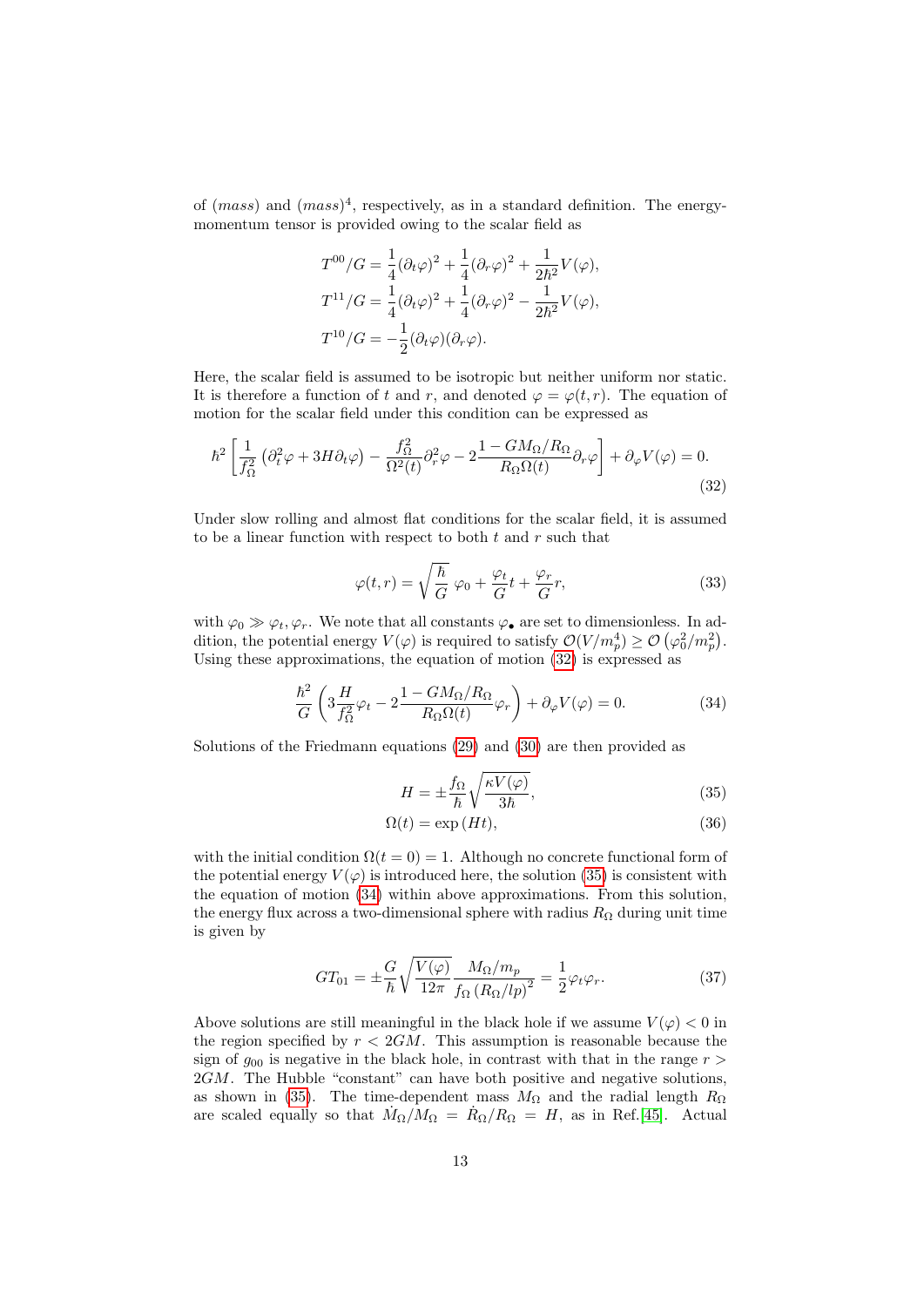observations in the expanding universe are discussed in refs.[\[46,](#page-24-3) [47,](#page-24-4) [48\]](#page-24-5). In the present case, the diameter of the event horizon increases with time for positive solutions  $(H > 0)$ . The expansion of the event horizon decreases the surface temperature, as shown in [\(24\)](#page-10-0) as a result of the negative energy flow of [\(37\)](#page-12-3). This signifies that the scalar-field energy is absorbed by the black hole. On the other hand, the solution with negative  $H$  yields energy emission from the black hole through the positive solution of [\(37\)](#page-12-3). We note that the sign of the energy flow is positive when the black-hole radius increases. Absorption or emission of the scalar energy may occur spontaneously with a probability that is calculated using the quantum-gravity theory proposed here.

#### 4.2.2 Quantum correction

The Hamiltonian of the Schwarzschild metric is considered as a Born Hamiltonian that includes a scalar field as a small perturbation. The gravitational effect of a scalar field in the Lagrangian form is expressed as [\(58\)](#page-20-1), as given in Appendix [A,](#page-20-0) and is proportional to the volume form. The following approximation is used to investigate the possible interplay between black holes and the scalar field: The mass spectrum is provided via the Born approximation as [\(27\)](#page-10-1). Accordingly, state vectors are parameterized using the mass eigenstates. The transition probability from one mass state to another is estimated using Fermi's golden rule with the interaction Hamiltonian.

Schwarzschild Hamiltonian  $\mathfrak{H}_{Schw}$  given in [\(21\)](#page-9-1) is denoted  $\mathfrak{H}_0$  hereafter. The Schwarzschild Hamiltonian at the Born level  $\mathfrak{H}_0$  and its eigenstate  $|\Psi_0\rangle$  with a black-hole mass  $M_n$  can be expressed as

$$
\mathfrak{H}_0 = -\frac{1}{4\pi\kappa\hbar} \frac{1}{r^2} \mathfrak{v},\tag{38}
$$

$$
|\Psi_0\rangle = |r; n\rangle = \exp\left(4\pi i \left(\frac{2r}{l_p} - \frac{3M_n}{m_p}\right)\right),\tag{39}
$$

where  $M_n$  is given by [\(27\)](#page-10-1). The scalar Hamiltonian density  $\mathcal H$  is introduced from a Hamiltonian four-form as  $\mathfrak{H} = \mathcal{H} \mathfrak{v}/(\kappa \hbar)^2$ . From the Born Hamiltonian-form [\(38\)](#page-13-0), the Born Hamiltonian density  $\mathcal{H}_0$  is provided as

<span id="page-13-1"></span><span id="page-13-0"></span>
$$
\mathcal{H}_0 = -\frac{1}{(r/l_p)^2}.\tag{40}
$$

The McVittie–Thakurta Hamiltonian-form is provided as

$$
\mathfrak{H}_{\text{McT}} = -\frac{1}{4\pi\kappa\hbar} \left( \frac{1}{R_{\Omega}^2} + 3 \left( \frac{H}{f_{\Omega}} \right)^2 \right) \mathfrak{v}_{\text{McT}},\tag{41}
$$

where  $\mathfrak{v}_{\text{McT}}$  is the four-dimensional volume form of the McVittie–Thakurta metric, that is represented as

$$
\mathfrak{v}_{\mathrm{McT}} = \Omega^3(t) r^2 \sin \theta \, dt \wedge dr \wedge d\theta \wedge d\phi = dt \wedge (R_{\Omega} dR_{\Omega}) \wedge (R_{\Omega} \sin \theta d\theta) \wedge d\phi.
$$

From the Hamiltonian four-form [\(41\)](#page-13-1), the Hamiltonian density  $\mathcal{H}_{\text{McT}}$  is obtained as

$$
\mathcal{H}_{\text{McT}} = -\frac{1}{4\pi\kappa\hbar} \left( R_{\Omega}^{-2} + 3\left(\frac{H}{f_{\Omega}}\right)^2 \right) = \mathcal{H}_0 \exp\left(-2Ht\right) - \frac{3}{4\pi\kappa\hbar} \left(\frac{H}{f_{\Omega}}\right)^2,
$$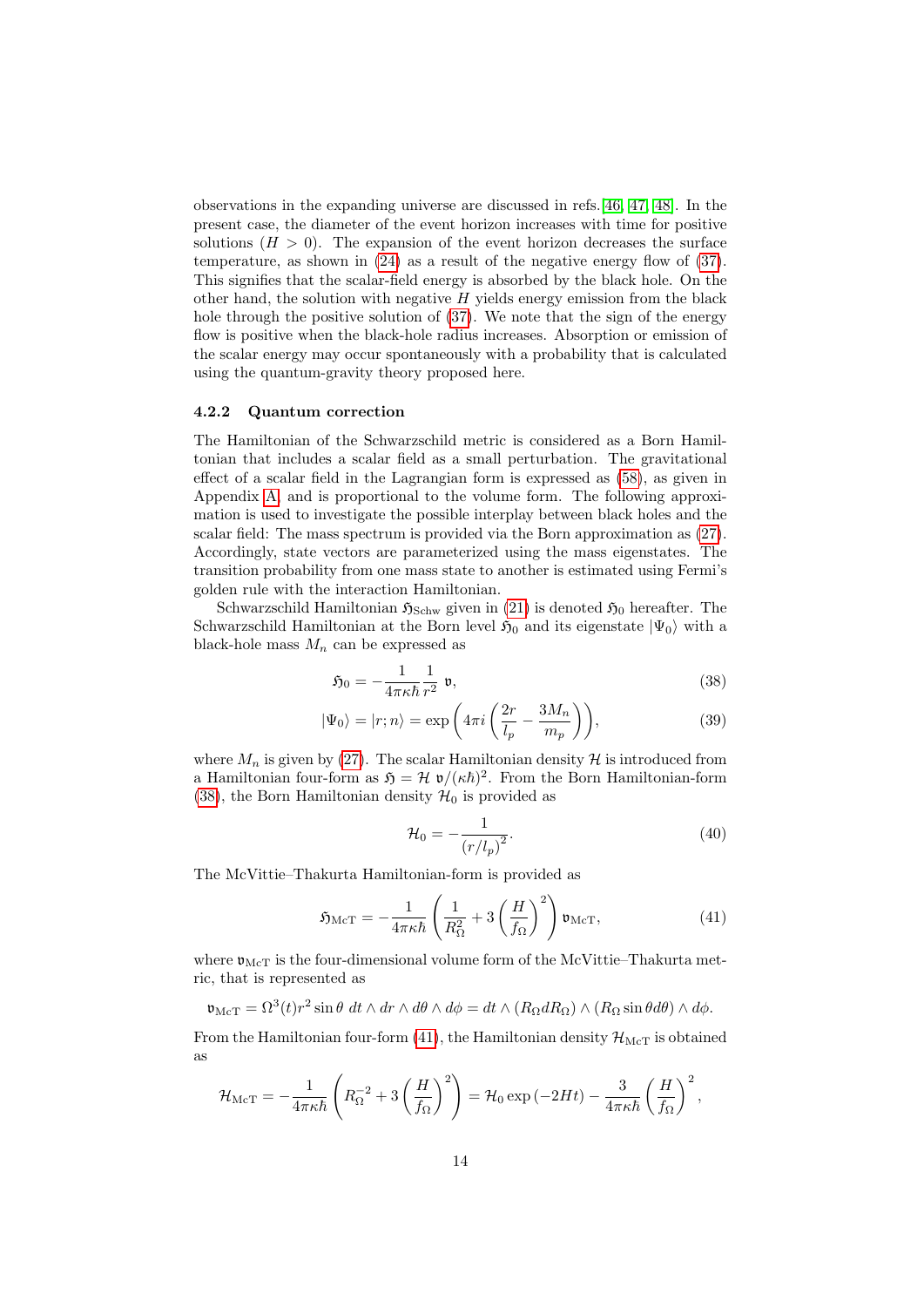where solution [\(36\)](#page-12-4) is used. The difference between the two Hamiltonian densities is defined as  $\delta \mathcal{H} := \mathcal{H}_{\text{McT}} - \mathcal{H}_0$ .

The results of quantum general-relativity given in section [4.2](#page-11-2) are applied to this system to maintain the classical character of the scalar field. The transition rate from the initial state  $|\Psi^i_0\rangle$  to the final state  $|\Psi^f_0\rangle$  (denoted  $\Gamma_{i\to f}$ ) is estimated owing to the Fermi's golden rule:

<span id="page-14-3"></span>
$$
\Gamma_{i \to f} = \left| \langle \Psi_0^f | \delta \mathcal{H} | \Psi_0^i \rangle \right|^2 \delta \left( E_0^f - E_0^i \pm E_\varphi \right), \tag{42}
$$

where  $E_0^{i,f}$  are the energy eigenvalues corresponding to the respective states  $|\Psi_0^{i,f}\rangle$  and  $E_\varphi$  is the energy absorbed or emitted as a result of the scalar field. Transitions from one mass state to another are possible by virtue of the energy flow between the black hole and the scalar field given in [\(37\)](#page-12-3). The transition matrix can be calculated as

$$
\langle \Psi_0^f | \delta \mathcal{H} | \Psi_0^i \rangle = \int \left( \mathcal{H}_0 \exp \left( -2H(r)t \right) - \mathcal{H}_0 - \frac{3}{4\pi \kappa \hbar} \left( \frac{H(r)}{f_\Omega} \right)^2 \right) \times \langle r; n | r; n \pm 1 \rangle \mathfrak{v}, \tag{43}
$$

where  $H(r)$  is a solution of the Friedmann equation in [\(35\)](#page-12-1). Here, the potential energy of the scalar field is treated as a constant exploiting an approximation [\(33\)](#page-12-5), and Thus,  $H(r)$  is a function of r only, via the function  $f_{\Omega}$ . For on-shell black holes, a squared state vector is normalized for any  $0 \le n \in \mathbb{Z}$  as

<span id="page-14-2"></span><span id="page-14-1"></span><span id="page-14-0"></span>
$$
|\Psi_0|^2 := \langle r; n|r; n \pm 1 \rangle = 1. \tag{44}
$$

The second and third terms in the integration [\(43\)](#page-14-0) can be integrated straightforwardly as

$$
-\frac{1}{4\kappa\hbar} \int \left(\frac{1}{r^2} + 3\left(\frac{H(r)}{f_{\Omega}}\right)^2\right) |\Psi_0|^2 \ \mathfrak{v}_0 = N_n \left(1 - \frac{4\pi N_n^2}{3} \frac{V(\varphi_0)}{m_p^4}\right) \frac{\tau}{t_p},\tag{45}
$$

where  $N_n = (n + 1/4)$ . The integration is performed within the event horizon, up to time  $\tau$ . Note that the potential energy V has physical dimensions of  $(mass)^4$ , and consequently, the integration [\(45\)](#page-14-1) is dimensionless. Integrations of the first term of [\(43\)](#page-14-0) can be performed except for a radial coordinate as

$$
-\frac{1}{4\kappa\hbar} \int \frac{\exp\left(-2H(r)t\right)}{r^2} |\Psi_0|^2 \mathfrak{v} = \frac{1}{2\kappa\hbar} \int_0^{2GM_n} \frac{\exp\left(-2H(r)\tau\right) - 1}{H(r)} dr. \tag{46}
$$

In summary, the transition matrix can be expressed as  $\langle \Psi_0^f | \delta \mathcal{H} | \Psi_0^i \rangle = (45) + (46)$  $\langle \Psi_0^f | \delta \mathcal{H} | \Psi_0^i \rangle = (45) + (46)$  $\langle \Psi_0^f | \delta \mathcal{H} | \Psi_0^i \rangle = (45) + (46)$  $\langle \Psi_0^f | \delta \mathcal{H} | \Psi_0^i \rangle = (45) + (46)$ . Despite not being expressed using elementary functions, the integral converges. Integration results with negative  $H(\tau)$  values are simply the complex conjugates of those with positive  $H(\tau)$  values, and therefore the absolute value is independent of the choice of a sign of  $H(\tau)$ . The results of numerical integrations of [\(46\)](#page-14-2) with  $V = m_p^4$  and  $\tau = t_p$  are shown in Figure [1-](#page-16-0)(a) together with the nu-merical values of [\(45\)](#page-14-1). These results can be interpreted as signifying that  $\Gamma_{i\rightarrow f}$ , given by [\(42\)](#page-14-3), is the probability of a transition occurring from a state with mass  $M_n$  to one with  $M_{n+1}$  over a period  $\tau$ . Because the contribution from [\(45\)](#page-14-1) is dominated in the transition probability as shown in Figure [1-](#page-16-0)(a), the transition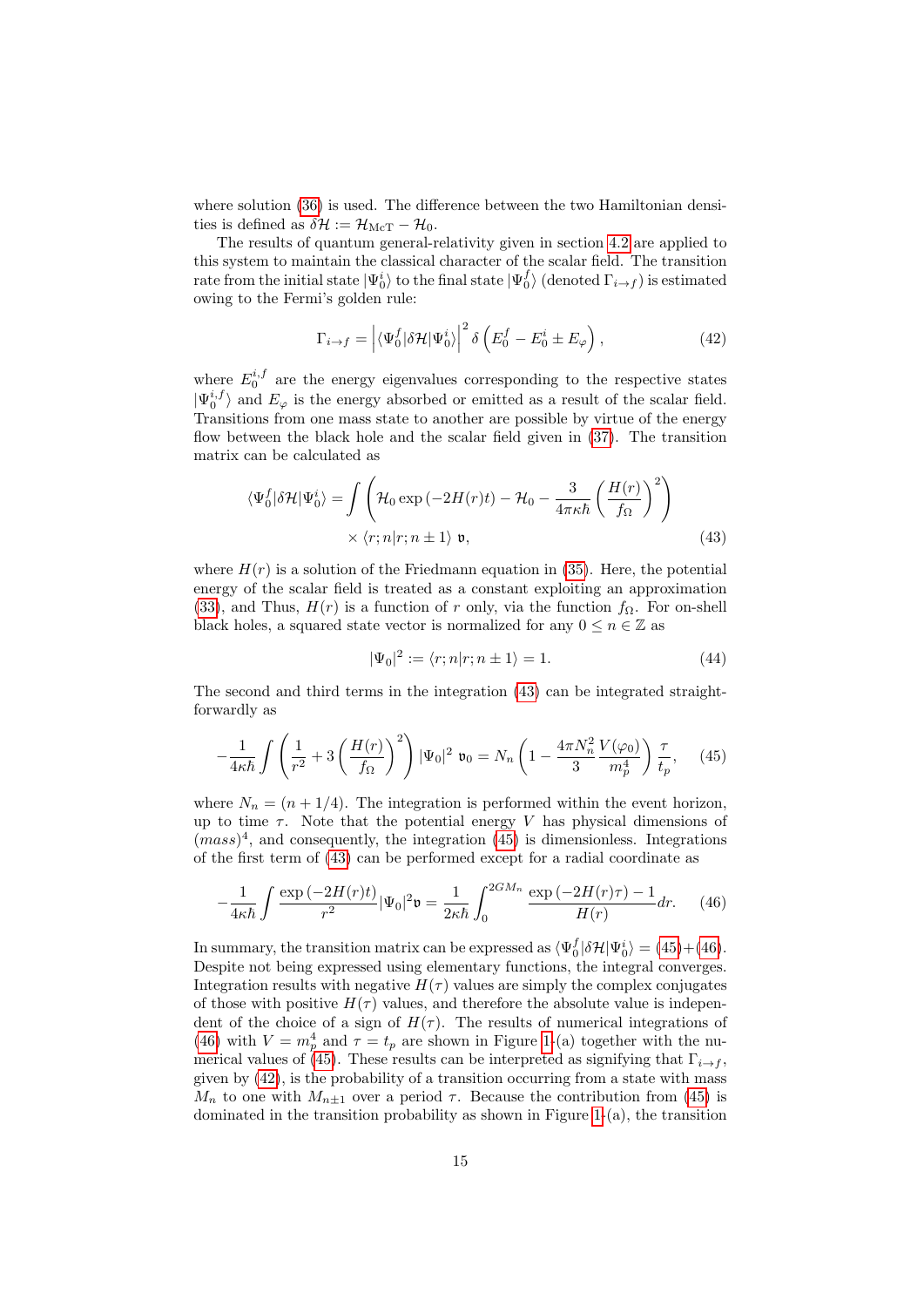probability is almost proportional to the time period. Therefore, the probability for N transitions occurring per unit time, denoted  $p(N)$ , should have a Poisson distribution  $p(N) = \Gamma^{N} \exp(-\Gamma)/N!$ , while the mean time interval between two successive transitions should have an exponential distribution with mean value  $\bar{\tau} = 1/\Gamma$ . Numerical results of the mean interval as a function of the hole mass near the ground state with  $V(\varphi_0) = m_p^4$  are shown in Figure [1-](#page-16-0)(b). The transition from one state to another may occur spontaneously, in an analogous manner to spontaneous photoemission from a hydrogen atom.

#### 4.2.3 Comparison with Hawking radiation

The energy emission from a black hole discussed in this study resembles Hawking radiation[\[26\]](#page-22-11), but this is not true in actual fact. Hawking radiation, like the Unruh effect[\[49\]](#page-24-6), is induced by a kinetic term of the scalar field through the metric tensor as  $g^{\mu\nu}\partial_{\mu}\varphi\partial_{\nu}\varphi$ . On the other hand, the radiation treated in this study arises from the potential energy of the scalar field, as shown in [\(37\)](#page-12-3). Moreover, whereas the intensity of Hawking radiation is proportional to the reciprocal black-hole mass, it is proportional to the black-hole mass itself in our case. The mean lifetime of a black hole with a mass  $M$  due to Hawking radiation is provided as  $\overline{\tau}_H(M) = 5120\pi G^2 M^3/\hbar$ , that gives a lifetime for the black hole with the Planck mass as  $\overline{\tau}_{H}(m_p) \sim 10^5 t_p$ . On the other hand, a mean lifetime of a black hole due to quantum gravity with the scalar field  $V(\varphi = 0) = m_p^4$ provides a much shorter life time as  $\overline{\tau}(m_p) \sim 10^{-3} t_p$ . A contribution of the Hawking radiation to a mean lifetime is negligibly small compared with that due to the quantum gravitational effect near the ground state.

A cosmological black hole in the real universe (e.g., with mass  $M = 2M_{\odot}$ ) have a mean life-time of  $\overline{\tau}_{H}(2M_{\odot}) \sim 6.0 \times 10^{123} t_{p}$  as a result of Hawking radiation, where the solar mass is  $M_{\odot} \sim 3.6 \times 10^{39} m_p$ . Cosmological black holes have a longer lifetime than the age of the universe. In the case of quantum gravity, however, the mean interval is proportional to  $\bar{\tau} \propto [(M/m_p)^3 V(\varphi_0)/m_p^4]^{-1}$  from [\(45\)](#page-14-1). In this case, the mean time-interval due to the quantum gravitational effect becomes very short, and emission and absorption are completely balanced. As a result, a cosmological black hole becomes static. In conclusion, our model of quantum gravity does not yield any observable effect for cosmological black holes arising from the interaction between the black holes and a scalar field in the real universe.

# <span id="page-15-0"></span>5 Cosmological constant problem

The previous section discusses The impact of quantum effects on black-hole dynamics in a background owing to the scalar field. This section treats the interplay between gravity and the vacuum energy of a scalar field in terms of the statistical mechanics of black holes, based on the mass spectrum [\(27\)](#page-10-1) given in Section [4.1.](#page-9-4) For simplicity, we assume that the universe is filled with a scalar field only, and the quantum scalar field has vacuum energy that interacts with space-time. This point was first discussed by Zel'dovich [\[50\]](#page-24-7) in 1969, where a significant discrepancy was noted between the expected and observed values of the vacuum energy. Weinberg estimated the vacuum-energy density induced by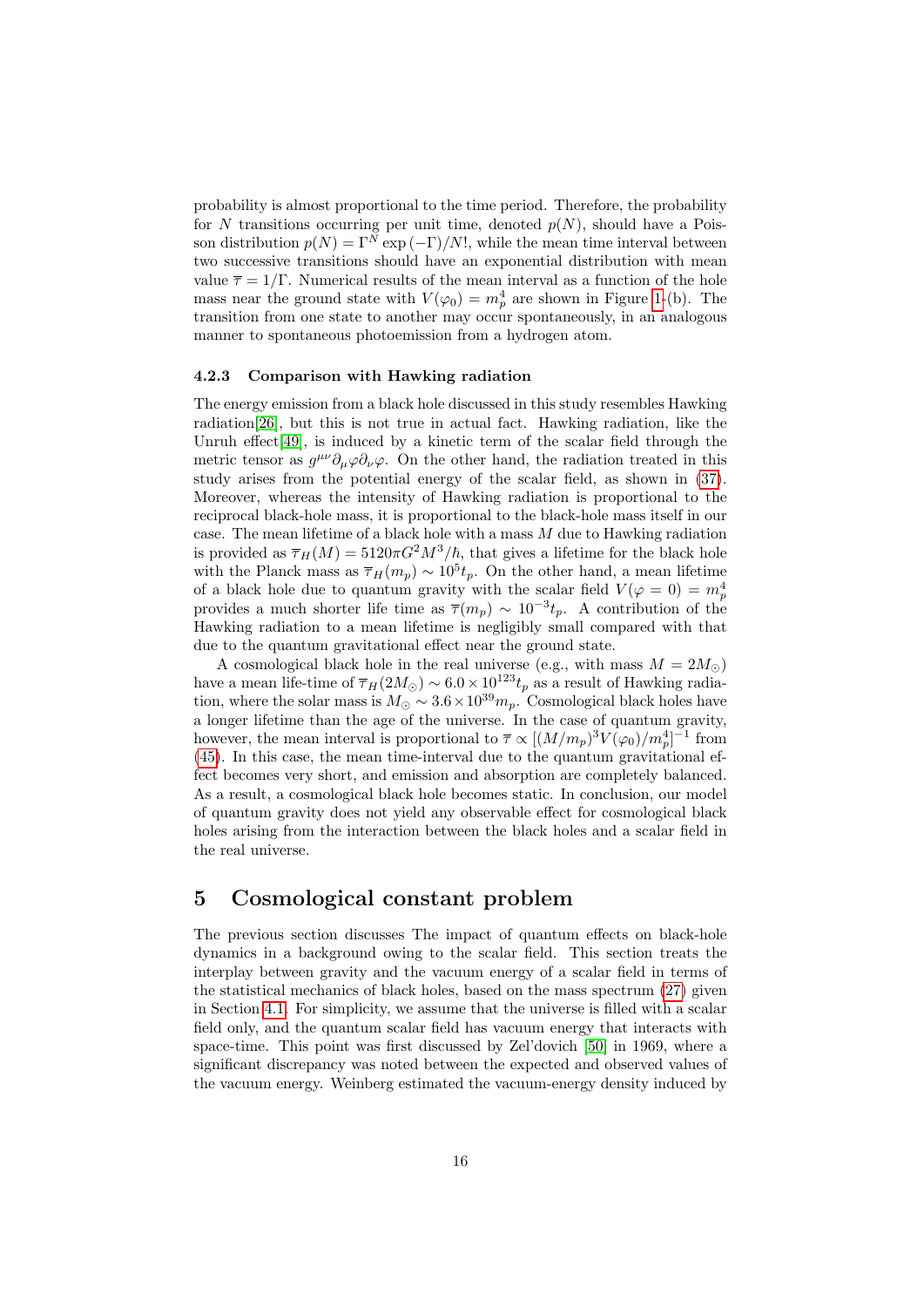

<span id="page-16-0"></span>Figure 1: The transition rate [\(42\)](#page-14-3) is calculated for the potential energy  $V(\varphi_0) = 1/m_p^4$ in Planck units. Integration is performed within the event horizon over time  $t_p$ . Numerical results of [\(45\)](#page-14-1) and [\(46\)](#page-14-2) with black-hole masses ranging from the minimum mass  $(m_p/32)$  to the Planck mass are shown in (a). The mean life time for spontaneous emission of the scalar field is shown in (b) with the same parameters as those in (a).

the ground-state energy of the scalar-field[\[51\]](#page-24-8):

<span id="page-16-1"></span>
$$
\langle \rho_{vac} \rangle = \int_0^{\lambda_G} \frac{4\pi k_s^2 dk_s}{(2\pi)^3 \hbar^3} \frac{1}{2} \sqrt{k_s^2 + m_s^2} \simeq \frac{\lambda_G^4}{16\pi^2 \hbar^3},\tag{47}
$$

where  $k_s$  and  $m_s$  are the momentum and mass of the scalar filed, respectively. If the energy cut-off  $\lambda_G \gg m_s$  of the integration is set to the Planck energy, the vacuum-energy density becomes  $\langle \rho_{vac} \rangle \simeq 6.3 \hbar^{-1} G^{-2} \simeq 1.4 \times 10^{74} \text{ GeV}^4$ . Here the physical dimensions of  $\langle \rho_{vac} \rangle$  are  $(mass)/(length)^{-3}$  in our units and is  $(energy)^4$  in natural units. This value is considerably greater than the observed value of dark energy  $\rho_{DE} \simeq 10^{-47} \text{ GeV}^4[52, 53]$  $\rho_{DE} \simeq 10^{-47} \text{ GeV}^4[52, 53]$  $\rho_{DE} \simeq 10^{-47} \text{ GeV}^4[52, 53]$ . This discrepancy constitutes the so-called "cosmological constant problem" and is one of the most notable discrepancies between an established theory and a precise observation. Although several explanations have been put forward, there is still no consensus. Recent reviews can be found in references[\[54,](#page-24-11) [55,](#page-24-12) [56,](#page-24-13) [57\]](#page-25-0).

As shown in section [4](#page-8-0), the vacuum energy of a scalar field encompassing the universe leads to the formation of a black hole that should contribute to decelerating the expansion of the universe. Thus, all of the vacuum energy estimated above does not simply cause the universe's expansion. The net effect of the expansion must be determined by considering the balance between two opposing effects resulting from the scalar field and black holes. The Friedmann equations [\(29\)](#page-11-0) and [\(30\)](#page-11-1) are here used to analyze the cosmological constant problem. The analysis in section [4.2](#page-11-2) considered only the contribution from the scalar field to the energy-momentum tensor. The potential energy of the scalar field contributes to the Hubble constant through [\(35\)](#page-12-1) with  $f_{\Omega} \rightarrow 1$ . It is not enough to estimate the contribution of a single black hole. The analysis must treat the energy-momentum tensor in the case of multiple black holes. The solution for a single Schwarzschild black hole on an FLWR background is represented using the McVittie–Thakurta metric. However, a solution of multiple holes on the same background is not the exact solution owing to the non-linearity of the Einstein equation. A further assumption is therefore required to treat multiple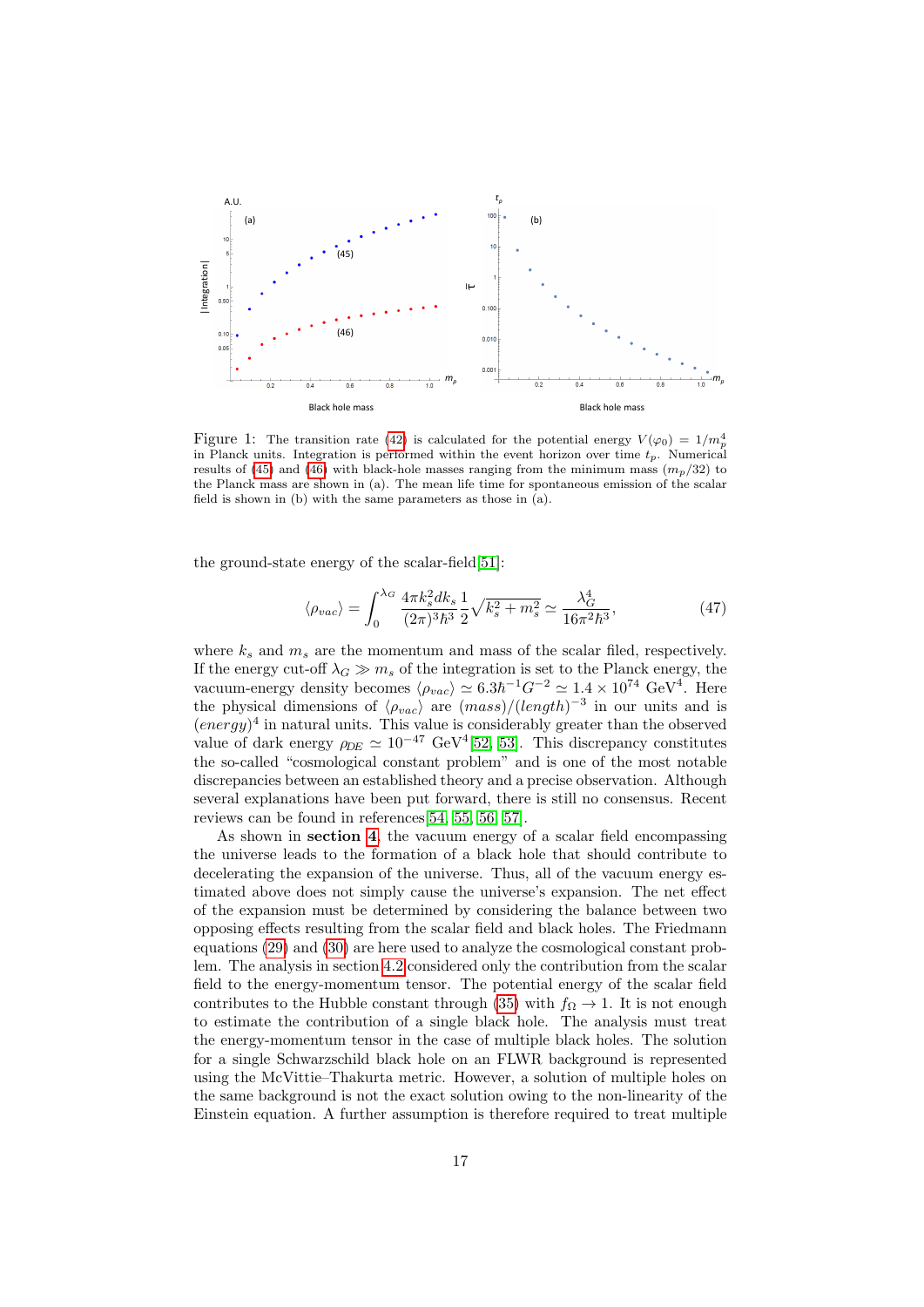black holes. The distance between separate black holes makes their interaction energy much smaller than the energies arising from black-hole masses and the scalar field, making a linear approximation sufficient for discussing their contribution to the universe's expansion.

Although black holes can be treated as perfect fluids under the above assumption, their behavior differs from cosmic dust in the universe. The energymomentum tensor for a perfect static fluid in an isotropic and homogeneous universe can be simply written using the density  $\rho$  and pressure p of the fluid as  $T^{00} = \hbar G \rho$  and  $T^{11} = T^{22} = T^{33} = \hbar G \rho$ , respectively. The state equation for cosmic dust is  $p_d = 0$ , and the Friedmann equation yields the solution  $\rho_d\Omega(t)^3 = C$ , where  $p_d$  and  $\rho_d$  are, respectively, the pressure and density of the dust and  $C$  is a constant determined by the boundary conditions. Because the total three-dimensional volume of the universe is proportional to  $\Omega(t)^3$ , this solution shows expressing the conservation of the total amount of dust. On the other hand, our analysis's total number of black holes is not conserved because this number depends on the balance with the scalar field. Black holes interact with each other through gravity, even though the interaction energy is assumed to be much smaller than their mass. The local density variation of black holes should propagate in the form of gravitational wave[\[58,](#page-25-1) [59,](#page-25-2) [60\]](#page-25-3) at the speed of light, i.e.,  $dp_{BH}/dp_{BH} = c^2$ , where  $p_{BH}$  and  $\rho_{BH}$  are the pressure and density of the black holes, respectively. Therefore, the state equation for black holes is  $p_{BH} = c^2 \rho_{BH}$ . The speed of light c is dimensionless and has a numerical value  $c = 1$  in our units and will be omitted from formulae. A perfect fluid with state equation  $p = \rho$ , henceforth referred to as an ultra-stiff fluid, was first discussed by Zel'dovich[\[61\]](#page-25-4). Many authors have discussed cosmology in terms of such an ultra-stiff fluid [\[62,](#page-25-5) [63,](#page-25-6) [64\]](#page-25-7). On the other hand, the state equation of the scalar field is given by  $p_s = -\rho_s$ , where  $p_s$  and  $\rho_s$  are the pressure and density of the scalar field, respectively. The conservation of the total energy  $(\rho_{BH} + \rho_s)\Omega(t)^3 = C$  is assured when the total pressure is zero, i.e.,  $p_{BH} + p_s = 0$ , which is equivalent to  $\rho_{BH} = \rho_s$ . In other words, if the energy densities of black holes and the scalar field are precisely equal, the vacuum energy of the scalar field does not contribute to the expansion of the universe because black holes introduce a counter pressure.

Although the cosmological constant is tiny compared with the vacuum energy density, it is not precisely zero. The cosmological constant problem is thus formulated as the question: "Why is the vacuum energy density owing to the scalar field not completely balanced by the black hole density?". We treat this issue via a statistical-mechanical approach. The universe is then treated as an isolated system, including a scalar field and black holes, referred to as a hole-field system. The total volume of the universe and the number of black holes contained in it are not constant. Because, as discussed above, the net pressure is assumed to be zero. The hole-field system does not perform any mechanical work on the universe during its expansion, and thus the total energy is conserved. The reciprocal temperature of the scalar field is given by  $\beta_s = (\hbar G)^{-3/2} \langle \rho_s \rangle^{-1}$  in our units, whose physical dimensions is  $(mass)^{-1}$ . The vacuum energy [\(47\)](#page-16-1), with an energy cut-off at the Planck energy, is exploited for quantitative analysis. Assume the hole-field system is at thermal equilibrium, the reciprocal temperature of the black holes is the same as that of the scalar field, i.e.,  $\beta_{BT} = \beta_s = 16\pi^2 m_p^{-1}$ . In reality, the universe cannot be considered naively to be at thermal equilibrium because it is not causally connected. This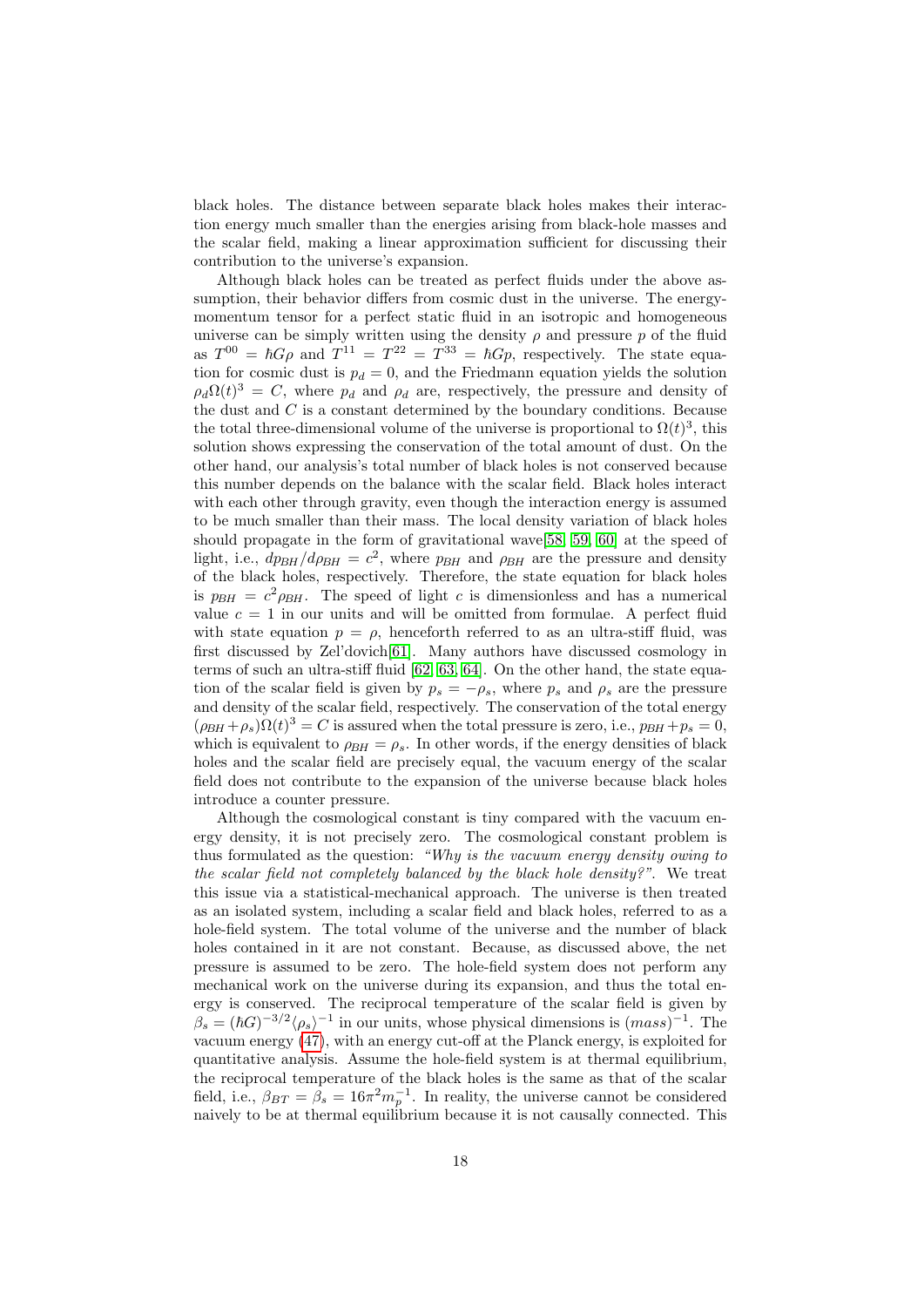problem will be discussed later in this section.

A black hole mass-spectrum has a constant mass gap, and thus, a hole in the nth exited state is counted as n grand-state holes. One black hole with mass  $M_i$  is statistically equivalent to i black holes at the same location. Because the number of black holes in excited states is not fixed, a number density of holes should be treated using the grand canonical ensemble and Bose statistics. Whereas black-hole masses vary on the order of the Planck mass, that of the scalar field is naturally expected to be on the electroweak scale (i.e.,  $10^2 \text{ GeV}$ ) or the grand unification scale  $(10^{15} \text{ GeV})$ . Therefore, the level density of the scalar field is much denser than that of black holes, which justifies treating the scalar field as a heat bath[\[65\]](#page-25-8). The average number of black holes of mass  $M_n$ can be estimated as

<span id="page-18-1"></span><span id="page-18-0"></span>
$$
\langle N_{BH}^n \rangle = \frac{1}{e^{\beta_{BH}(M_n - \mu_{BH})} - 1},\tag{48}
$$

and the black hole energy density in the universe is given by

$$
\langle \rho_{BH} \rangle l_p^3 = \sum_{n=1}^{\infty} \frac{M_n}{e^{\beta_{BH}(M_n - \mu_{BH})} - 1},\tag{49}
$$

where  $\mu_{BH}$  is the chemical potential. The black hole mass is estimated using [\(27\)](#page-10-1). The chemical potential can be determined by requiring  $\langle \rho_{BH} \rangle = \rho_s$  in [\(49\)](#page-18-0). When the energy cut-off is set to  $m_p$ , the chemical potential is determined numerically to be  $\mu = 2.3 \times 10^{-1} m_p$ . This value ensures that the average value  $\langle N_{BH}^n \rangle$  is positive for any  $n \geq 0$ . The number of black holes in the real universe can be estimated using these assumptions. For example, the total number of black holes in unit volume  $l_p^3$  can be calculated numerically using [\(48\)](#page-18-1) as  $N_{BH} = \sum_{n=0} \langle N_{BH}^n \rangle = 2.5 \times 10^{-2}$ .

As mentioned above, it is naïve to assume that the real universe as a whole is at thermal equilibrium with the hole-field system. Cosmic inflation is the most realistic hypothesis for realizing thermal equilibrium in the whole universe [\[66,](#page-25-9) [67,](#page-25-10) [68,](#page-25-11) [69,](#page-25-12) [70,](#page-25-13) [71,](#page-25-14) [72,](#page-26-0) [73,](#page-26-1) [74,](#page-26-2) [75,](#page-26-3) [76,](#page-26-4) [77\]](#page-26-5). This scenario posits that some scalar field caused an exponentially rapid expansion of the universe at its very beginning, induced by the negative pressure of the scalar field. The complete balancing of this negative pressure with the positive pressure from black holes would have precluded cosmic inflation. A possible solution is that the early universe was small enough to be at thermal equilibrium with the hole-scalar system, with a net zero average pressure. Subsequently, statistical fluctuations gave rise to large negative pressures in the universe, followed by an exponentially rapid expansion (cosmic inflation). During this inflation period, the number of black holes also increased exponentially because their number density was conserved, as shown above. Cosmic inflation finished when the net pressure returned to zero as a result of the suppression of statistical fluctuations with the increasing number of black holes:  $\delta N_{BH}/N_{BH} \sim N_{BH}^{-1/2}$ . A detailed quantitative justification of this hypothesis is beyond the scope of the present study. For the time being, the following discussions assume that the universe was at thermal equilibrium after cosmic inflation.

By the central limit theorem, a statistical fluctuation of the system with N samplings is given as  $\delta N = N^{1/2}$ . The total number of background black holes in the universe is given by  $N_{\text{tot}} = 4\pi r_*^3 N_{BH}/3$ , where  $r_* = 2.7 \times 10^{61} l_p$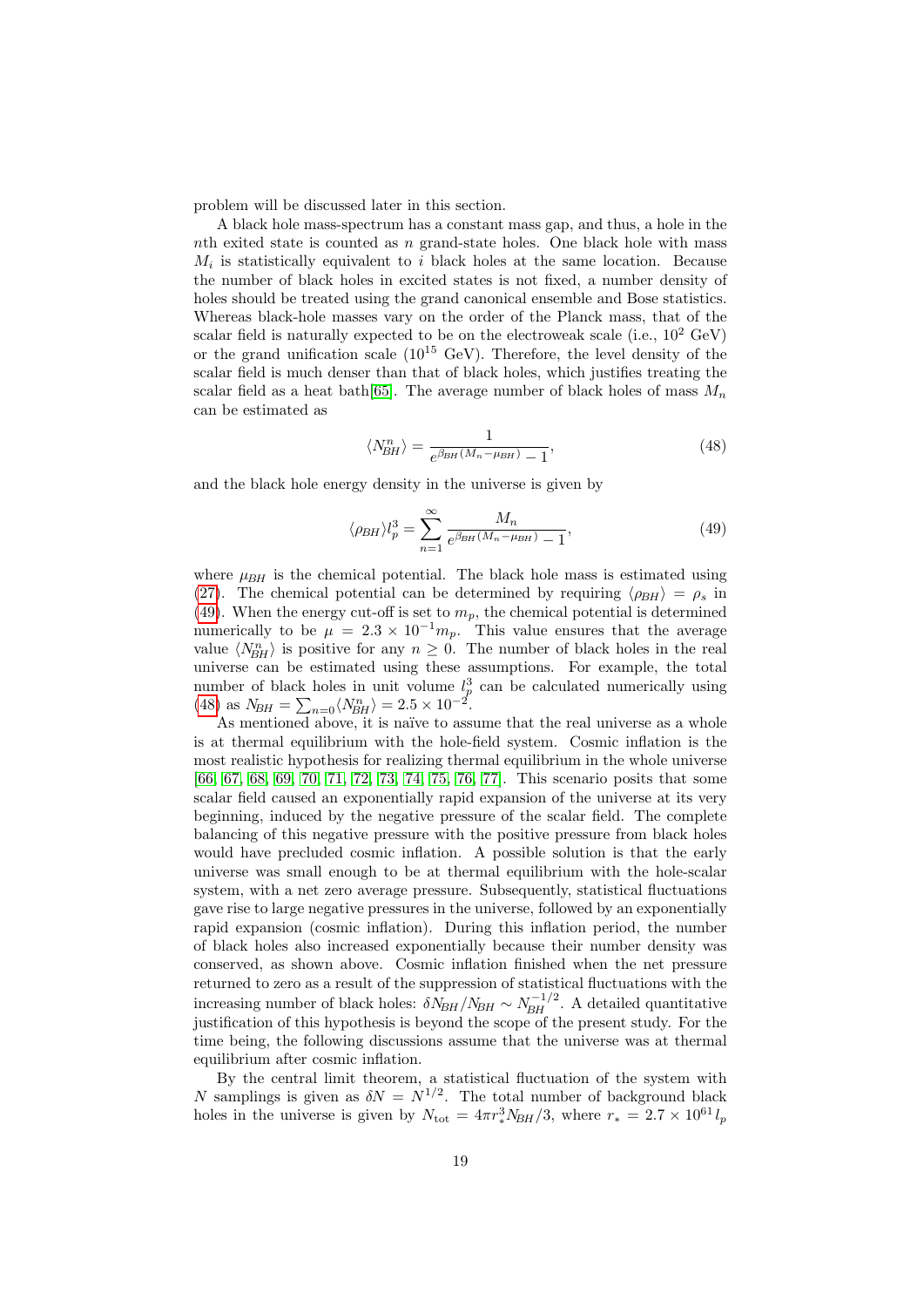is the comoving radius of the observable universe. We note that the number of samplings that contribute to statistical fluctuations is not simply the number of black holes in the current universe and must be determined by considering the universe's entire history. A clear upper bound may be the total number of black holes in the whole four-dimensional volume of the universe at present, which can be estimated as

$$
N_{\text{max}} = \frac{4\pi}{3} r_*^3 t_0 N_{BH} \sim 3.4 \times 10^{244},\tag{50}
$$

where  $t_0 = 8.1 \times 10^{60} l_p$  is the age of the universe. Therefore, the statistical fluctuation in the total number of black holes due to the central limit theorem is  $\delta N_{\text{max}} = 1/\sqrt{N_{\text{max}}} \sim 5.5 \times 10^{-123}$ . This causes a fluctuation in the net vacuum energy as

$$
\delta \rho_{\text{vac}} = \rho_{\text{vac}} \delta N_{\text{max}} \sim 2.2 \times 10^{-48} \text{ GeV}^4,\tag{51}
$$

where the vacuum energy of  $\rho_{\rm vac} = 1.4 \times 10^{74} \text{ GeV}^4$  is exploited. This specifies a lower bound to the vacuum energy fluctuations, consistent with the measured value of the dark energy  $\rho_{DE} \simeq 2.6 \times 10^{-47} \text{ GeV}^4$ . Possible reasons for the discrepancy are the overestimation of the total number of black holes and the existence of other sources of fluctuation. However, in this discussion, the central limit theorem results in a cancellation of more than a hundred orders of magnitude, making a fine-tuning unnecessary.

### <span id="page-19-0"></span>6 Summary

This study applies quantum general relativity to a Schwarzschild black hole and a hole-field system. A quantum equation of gravity is proposed by considering the geometric quantization of general relativity. Consequently, the expected value of the quantum Hamiltonian for a Schwarzschild black hole is consistent with the semi-classical Hawking temperature at the event horizon. With several assumptions, the mass spectrum of Schwarzschild black holes is obtained using the EBK quantization condition. A thermodynamic consideration of the holescalar-field system suggests that the universe is in thermal equilibrium of black holes and the ground-state energy of the scalar field. By applying the grand canonical ensemble to black holes interacting with the vacuum energy of the scalar field, we can understand the measured dark energy in terms of statistical fluctuations in the number of black holes.

## Acknowledgements

The kind hospitality of all members of the theory group of Nikhef, particularly Prof. J. Vermaseren and Prof. E. Laenen, is gratefully acknowledged. A significant part of this study was conducted during my stay at Nikhef in 2016 and 2017. In addition, I would like to thank Dr. Y. Sugiyama and Prof. Fujimoto for their continued encouragement and fruitful discussions.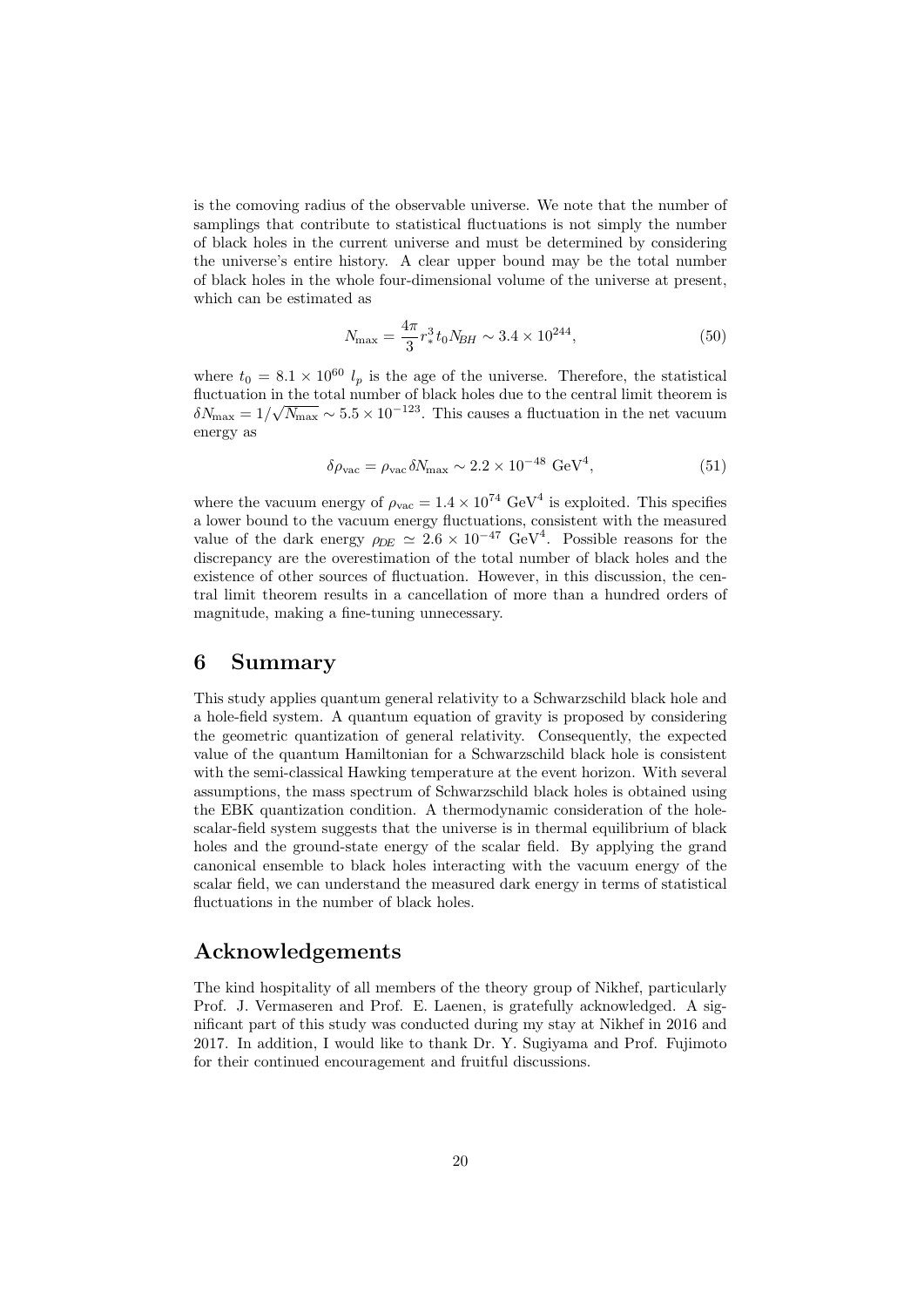## <span id="page-20-0"></span>A Geometrical representation of the scalar field

The Lagrangian of the scalar field  $\varphi(x)$  can be expressed in the vierbein formalism as

$$
\mathfrak{L}_S = \frac{1}{4!} \mathfrak{S}_{\infty} \wedge \left[ \eta^{\star \star} \iota_{\star} \mathfrak{s}^{\circ} \wedge \iota_{\star} \mathfrak{s}^{\circ} - V(\varphi) \mathfrak{e}^{\circ} \wedge \mathfrak{e}^{\circ} \right],
$$
 (52)

where  $V(\varphi)$  is the potential energy and  $\iota_a = \iota_{\xi^a}$  is the contraction with respect to the local coordinate-vector field  $\xi^a = \eta^{a\circ} \xi^{\mu} \partial_{\mu}$ . The scalar-field two-form s is defined owing to the standard basis as

<span id="page-20-2"></span>
$$
\mathfrak{s}^a := d\varphi \wedge \mathfrak{e}^a = (\partial_\circ \varphi) \mathfrak{e}^\circ \wedge \mathfrak{e}^a. \tag{53}
$$

The physical dimensions of the scalar field are set to the reciprocal length in this study. Consequently, the Lagrangian form is dimensionless:

$$
[\varphi] = L^{-1} \rightarrow \begin{cases} \begin{bmatrix} \iota_a \mathfrak{s}^b \end{bmatrix} &= L^{-1} \\ \begin{bmatrix} V \end{bmatrix} &= L^{-4} \end{cases} \rightarrow [\mathfrak{L}_S] = 1,\end{cases} \tag{54}
$$

where  $\left[\bullet\right]$  denotes the physical dimensions of object  $\bullet$  and L is a physical dimension of length. On the other hand, the gravitational Lagrangian has dimensions of squared length  $[\mathfrak{L}_G] = L^2$ . The action integral  $\mathscr I$  can be defined as

<span id="page-20-3"></span>
$$
\mathscr{I} := \int (\mathfrak{L}_G + \hbar \mathfrak{L}_S). \tag{55}
$$

By requiring a stationary condition on the variation of the action with respect to the vierbein form as  $\delta_{\mathfrak{e}} \mathscr{I} = 0$ , the Euler-Lagrange equation becomes

$$
\frac{1}{2}\epsilon_{a\circ\circ\circ}\mathfrak{R}^{\circ\circ}\wedge\mathfrak{e}^{\circ}=-\kappa\hbar\,\mathfrak{t}_a,\tag{56}
$$

where  $\mathfrak{t}_a$  is the energy-momentum three-form of the scalar field, which can be represented as

$$
\mathfrak{t}_a = -\frac{1}{3!} \epsilon_{a\circ\circ\circ} (\iota_* \mathfrak{s}^\circ) \wedge (\iota^* \mathfrak{s}^\circ) \wedge \mathfrak{e}^\circ + V(\varphi) \mathfrak{V}_a.
$$
 (57)

Here, Roman indices are raised and lowered via the Lorentz metric tensor, e.g.  $\iota^a \mathfrak{s}^b = \eta^{a} \iota_{\circ} \mathfrak{s}^b$ . The torsion-less condition and the Klein–Gordon equation can be obtained from  $\delta_{(\mathfrak{w},d\mathfrak{w})}\mathscr{I}=0$  and  $\delta_{(\varphi,d\varphi)}\mathscr{I}=0$ , respectively.

The Lagrangian  $(52)$  can be expressed using a trivial frame vector on M or  $\mathcal M$  as

$$
(52) = \mathfrak{v} \left( \frac{1}{2} \eta^{\circ \circ} \partial_{\circ} \varphi \partial_{\circ} \varphi - V(\varphi) \right),
$$
  
=  $\sqrt{-det[\mathbf{g}]} \left( \frac{1}{2} g^{\mu_1 \mu_2} \partial_{\mu_1} \varphi \partial_{\mu_2} \varphi - V(\varphi) \right) dx^0 \wedge dx^1 \wedge dx^2 \wedge dx^3.$  (58)

Here, the relation  $\iota_a \mathfrak{e}^b = \delta_a^b$  was used. The Einstein equation [\(56\)](#page-20-3) can be expressed using the standard basis on M as

<span id="page-20-1"></span>
$$
R_{ab} - \frac{1}{2} \eta_{ab} R = -2\kappa \hbar T_{ab},
$$
  

$$
T_{ab} = \partial_a \varphi \partial_b \varphi - \frac{1}{2} \eta_{ab} \partial_c \varphi \partial^{\circ} \varphi + \eta_{ab} V,
$$

where  $R_{ab}$  and R are the Ricci and scalar curvature, respectively. The energymomentum tensor  $T_{\bullet \bullet}$  is defined through relation  $\mathfrak{t}_a = \mathfrak{V}^{\circ}_a T^{\circ}_a$ .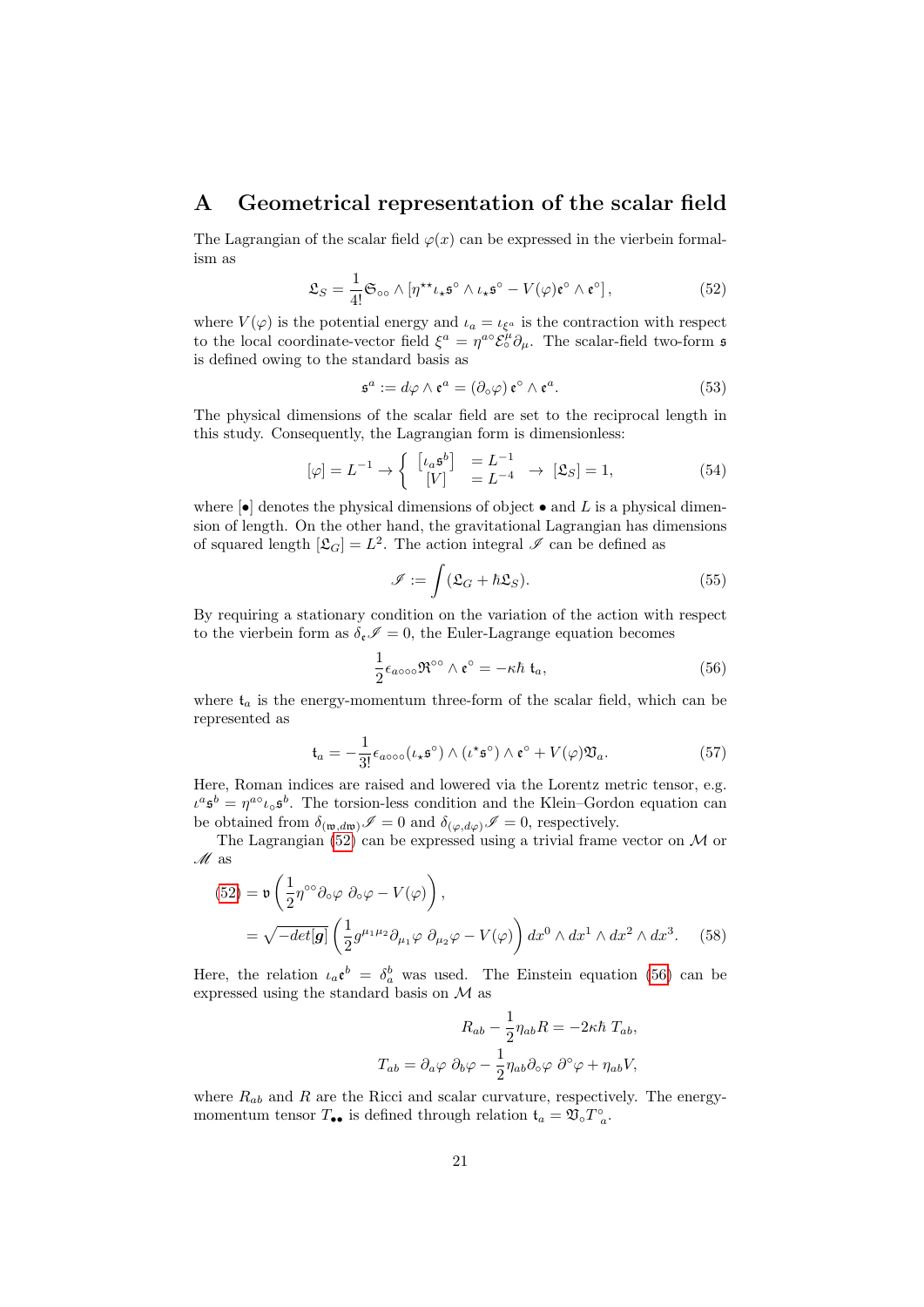## References

- <span id="page-21-0"></span>[1] de Broglie, L.: Recherches sur la theórie des Quanta. Annales de Physique 10(3), 22–128 (1925). doi:10.1051/anphys/192510030022
- <span id="page-21-1"></span>[2] Einstein, A.: Zum Quantensatz von Sommerfeld und Epstein. Verhandl. Dtsc. Phys. Ges. 19, 82–92 (1917). English translation available as report JILA 116 (1980)
- <span id="page-21-2"></span>[3] Brillouin, L.: Remarques sur la mécanique ondulatoire. Le Journal of de Physique et le radium 7(12), 353–368 (1926). doi:10.1051/jphysrad:01926007012035300
- <span id="page-21-3"></span>[4] Keller, J.B.: Corrected Bohr–Sommerfeld quantum conditions for nonseparable systems. Annals of Physics 4(2), 180–188 (1958). doi:10.1016/0003- 4916(58)90032-0
- <span id="page-21-4"></span>[5] Maslov, V.: The Theory of Perturbations and Asymptotic Methods (in Russian), izd. MGU: Moscow,(1965); JM Souriau. Proc Group Theoretical Methods in Physics, Nijmegen 75
- <span id="page-21-5"></span>[6] Maslov, V.: The WKB Method in the Multidimensional Case, Supplement to Heading's Book" An Introduction to Phase-Integral Methods"[in Russian], Biblioteka sb.". Matematika," Mir (1965)
- <span id="page-21-6"></span>[7] Arnol'd, V.I.: Characteristic class entering in quantization conditions. Functional Analysis and Its Applications  $1(1)$ ,  $1-13$   $(1967)$ . doi:10.1007/BF01075861
- <span id="page-21-7"></span>[8] Kurihara, Y.: Symplectic structure for general relativity and Einstein– Brillouin–Keller quantization. Classical and Quantum Gravity 37(23), 235003 (2020). doi:10.1088/1361-6382/abbc44
- <span id="page-21-8"></span>[9] Kurihara, Y.: Geometrothermodynamics for Black holes and de Sitter Space. General Relativity and Gravity 50(2), 20 (2018). doi:10.1007/s10714-018-2341-0
- <span id="page-21-9"></span>[10] Kurihara, Y.: Characteristic classes in general relativity on a modified Poincaré curvature bundle. Journal of Mathematical Physics  $58(9)$ , 092502 (2017). doi:10.1063/1.4990708
- <span id="page-21-10"></span>[11] Kurihara, Y.: Nakanishi–Kugo–Ojima quantization of general relativity in Heisenberg picture. Eur. Phys. J. Plus  $136(4)$ ,  $462$  (2021). doi:10.1140/epjp/s13360-021-01463-3. 1703.05574
- <span id="page-21-11"></span>[12] Nakanishi, N., Ojima, I.: Covariant Operator Formalism of Gauge Theories and Quantum Gravity. Lecture Notes in Physics Series. World Scientific Publishing Company, Incorporated, ??? (1990). (See also references there in.)
- <span id="page-21-12"></span>[13] Nakanishi, N.: Quantum gravity and general relativity. Soryusiron Kenkyu 1, 1–8 (2009). in Japanese.
- <span id="page-21-13"></span>[14] Kurihara, Y.: Stochastic metric space and quantum mechanics. Journal of Physics Communications 2(3), 035025 (2018). doi:2399-6528-2-3-035025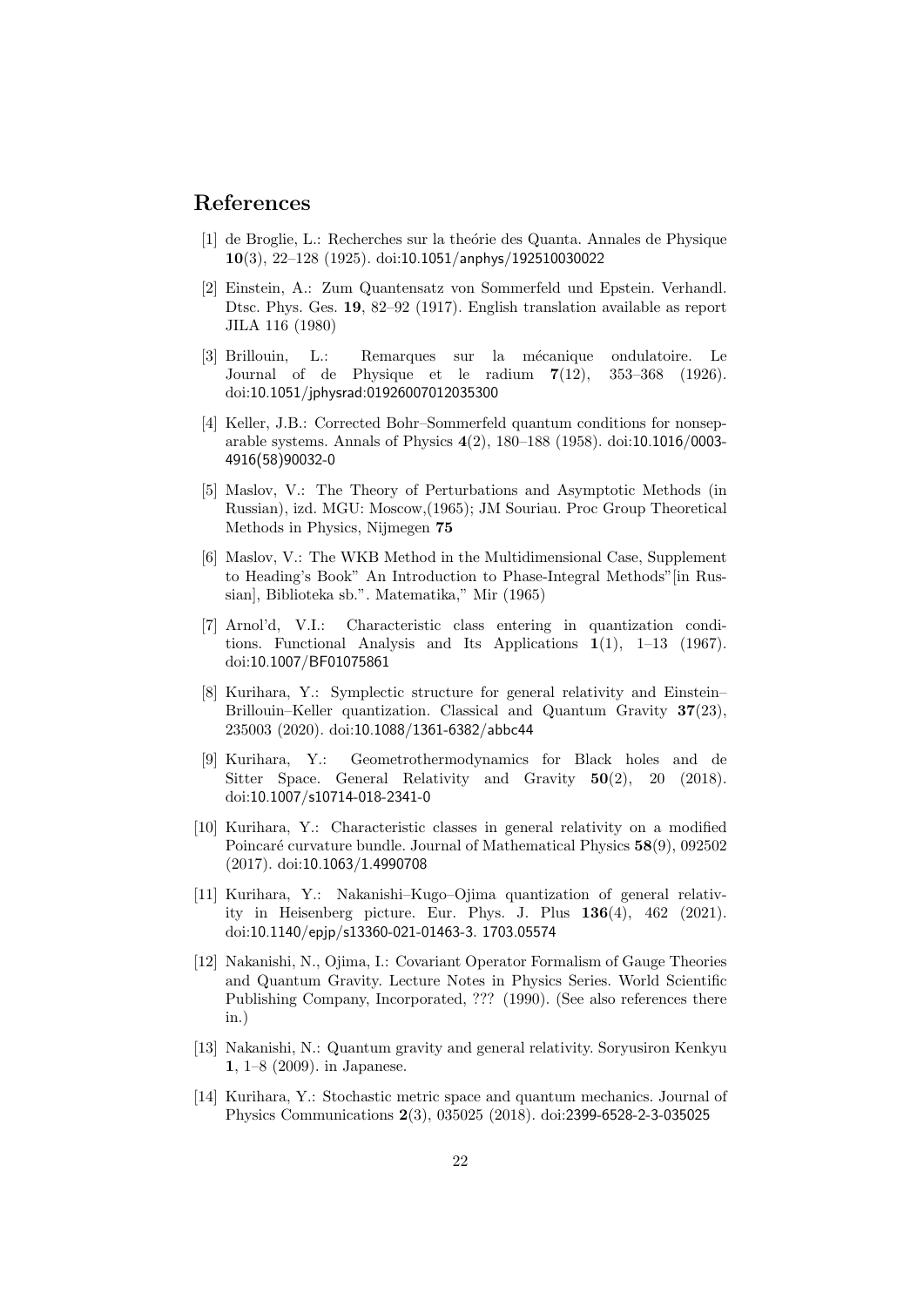- <span id="page-22-0"></span>[15] Nair, V.P.: Quantum Field Theory: A Modern Perspective. Graduate Texts in Contemporary Physics. Springer, ??? (2005)
- <span id="page-22-1"></span>[16] Witten, E.:  $2+1$  dimensional gravity as an exactly soluble system. Nuclear Physics B 311(1), 46–78 (1988). doi:10.1016/0550-3213(88)90143-5
- <span id="page-22-2"></span>[17] Bekenstein, J.D.: The quantum mass spectrum of the Kerr black hole. Lettere al Nuovo Cimento (1971-1985) 11(9), 467–470 (1974). doi:10.1007/BF02762768
- <span id="page-22-3"></span>[18] Louko, J., Winters-Hilt, S.N.: Hamiltonian thermodynamics of the reissner nordström anti-de sitter black hole. Physical Revire D 54, 2647–2663 (1996). doi:10.1103/PhysRevD.54.2647
- <span id="page-22-4"></span>[19] Ashtekar, A., Lewandowski, J.: Quantum theory of geometry: I. area operators. Classical and Quantum Gravity 14(1A), 55 (1997). doi:10.1088/0264- 9381/14/1A/006
- <span id="page-22-5"></span>[20] Krasnov, K.: The area spectrum in quantum gravity. Classical and Quantum Gravity 15(6), 47 (1998). doi:10.1088/0264-9381/15/6/001
- <span id="page-22-6"></span>[21] Barvinsky, A., Das, S., Kunstatter, G.: Spectrum of charged black holes: the big fix mechanism revisited. Classical and Quantum Gravity  $18(22)$ , 4845 (2001). doi:10.1088/0264-9381/18/22/310
- <span id="page-22-7"></span>[22] Gour, G., Medved, A.J.M.: Quantum spectrum for a Kerr–Newman black hole. Classical and Quantum Gravity 20(9), 1661 (2003). doi:10.1088/0264- 9381/20/9/305
- <span id="page-22-8"></span>[23] Medved, A.J.M.: On the kerr quantum area spectrum. Classical and Quantum Gravity 25(20), 205014 (2008). doi:10.1088/0264-9381/25/20/205014
- <span id="page-22-9"></span>[24] Kiselev, V.V.: A Quantum mass-spectrum of Kerr black hole: Superstrings. arXiv:gr-qc/0412117 (2004). gr-qc/0412117
- <span id="page-22-10"></span>[25] Gambini, R., Pullin, J.: Loop Quantization of the Schwarzschild Black Hole. Physical Review Letters 110, 211301 (2013). doi:10.1103/PhysRevLett.110.211301
- <span id="page-22-11"></span>[26] Hawking, S.W.: Particle creation by black holes. Communications in Mathematical Physics 43(3), 199–220 (1975). doi:10.1007/BF02345020
- <span id="page-22-12"></span>[27] Bekenstein, J.D.: Quantum black holes as atoms. In: Recent Developments in Theoretical and Experimental General Relativity, Gravitation, and Relativistic Field Theories. Proceedings, 8th Marcel Grossmann Meeting, MG8, Jerusalem, Israel, June 22-27, 1997. Pts. A, B, pp. 92–111 (1997). gr-qc/9710076
- <span id="page-22-13"></span>[28] McVittie, G.C.: The mass-particle in an expanding universe. Monthly Notices of the Royal Astronomical Society 93, 325–339 (1933). doi:10.1093/mnras/93.5.325
- <span id="page-22-14"></span>[29] McVittie, G.C.: An Example of Gravitational Collapse in General Relativity. Astrophysical Journal 143, 682 (1966). doi:10.1086/148550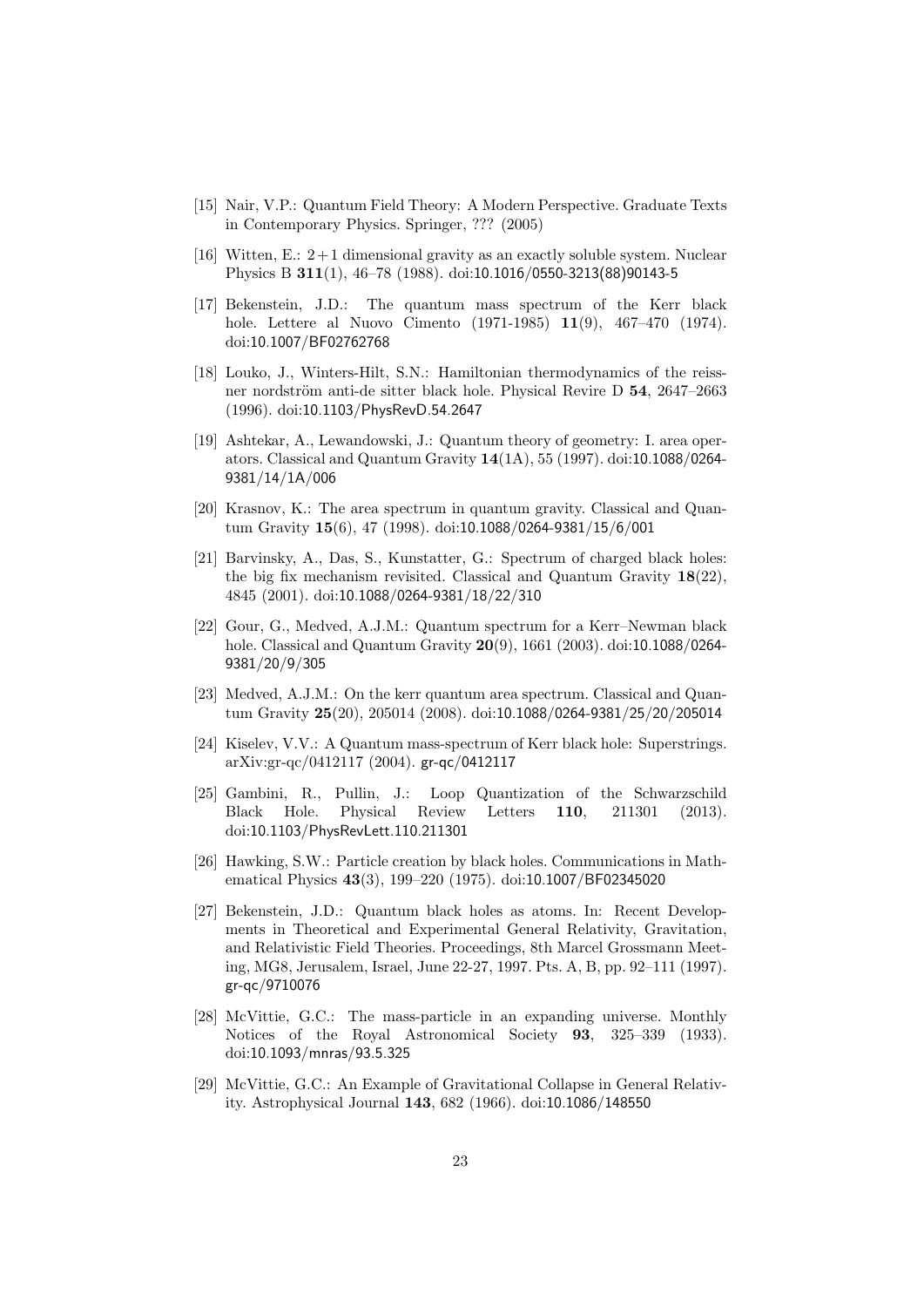- <span id="page-23-0"></span>[30] Thakurta, S.N.G.: Kerr metric in an expanding universe. Indian Journal of Physics 55, 304–310 (1981)
- <span id="page-23-1"></span>[31] Gibbons, G.W., Maeda, K.-c.: Black Holes in an Expanding Universe. Physical Review Letters 104, 131101 (2010). doi:10.1103/PhysRevLett.104.131101
- <span id="page-23-2"></span>[32] Nolan, B.C.: A point mass in an isotropic universe: Existence, uniqueness, and basic properties. Physical Review D 58, 064006 (1998). doi:10.1103/PhysRevD.58.064006
- <span id="page-23-3"></span>[33] Nolan, B.C.: A point mass in an isotropic universe: Ii. global properties. Classical and Quantum Gravity 16(4), 1227 (1999). doi:10.1088/0264- 9381/16/4/012
- <span id="page-23-4"></span>[34] Nolan, B.C.: A point mass in an isotropic universe: Iii. the region  $r \leq$ 2m. Classical and Quantum Gravity 16(10), 3183 (1999). doi:10.1088/0264- 9381/16/10/310
- <span id="page-23-5"></span>[35] Sultana, J., Dyer, C.C.: Cosmological black holes: A black hole in the Einstein–de Sitter universe. General Relativity and Gravitation 37(8), 1347–1370 (2005). doi:10.1007/s10714-005-0119-7
- <span id="page-23-6"></span>[36] Firouzjaee, J.T., Mansouri, R.: Asymptotically FRW black holes. General Relativtyand Gravity 42, 2431–2452 (2010). doi:10.1007/s10714-010-0991- 7
- <span id="page-23-7"></span>[37] Kaloper, N., Kleban, M., Martin, D.: McVittie's legacy: Black holes in an expanding universe. Physical Review D **81**, 104044 (2010). doi:10.1103/PhysRevD.81.104044
- <span id="page-23-8"></span>[38] Bolejko, K., Celerier, M.-N., Krasinski, A.: Inhomogeneous cosmological models: Exact solutions and their applications. Classical and Quantum Gravity 28, 164002 (2011). doi:10.1088/0264-9381/28/16/164002
- <span id="page-23-9"></span>[39] Lake, K., Abdelqader, M.: More on McVittie's legacy: A Schwarzschild–de Sitter black and white hole embedded in an asymptotically ΛCDM cosmology. Physical Review D 84, 044045 (2011). doi:10.1103/PhysRevD.84.044045
- <span id="page-23-10"></span>[40] Guariento, D.C., Fontanini, M., da Silva, A.M., Abdalla, E.: Realistic fluids as source for dynamically accreting black holes in a cosmological background. Physical Review D 86, 124020 (2012). doi:10.1103/PhysRevD.86.124020
- <span id="page-23-11"></span>[41] da Silva, A.M., Fontanini, M., Guariento, D.C.: How the expansion of the Universe determines the causal structure of McVittie spacetimes. Physical Review D 87, 064030 (2013). doi:10.1103/PhysRevD.87.064030
- <span id="page-23-12"></span>[42] Faraoni, V., Zambrano Moreno, A.F., Nandra, R.: Making sense of the bizarre behavior of horizons in the McVittie spacetime. Physical Review D 85, 083526 (2012). doi:10.1103/PhysRevD.85.083526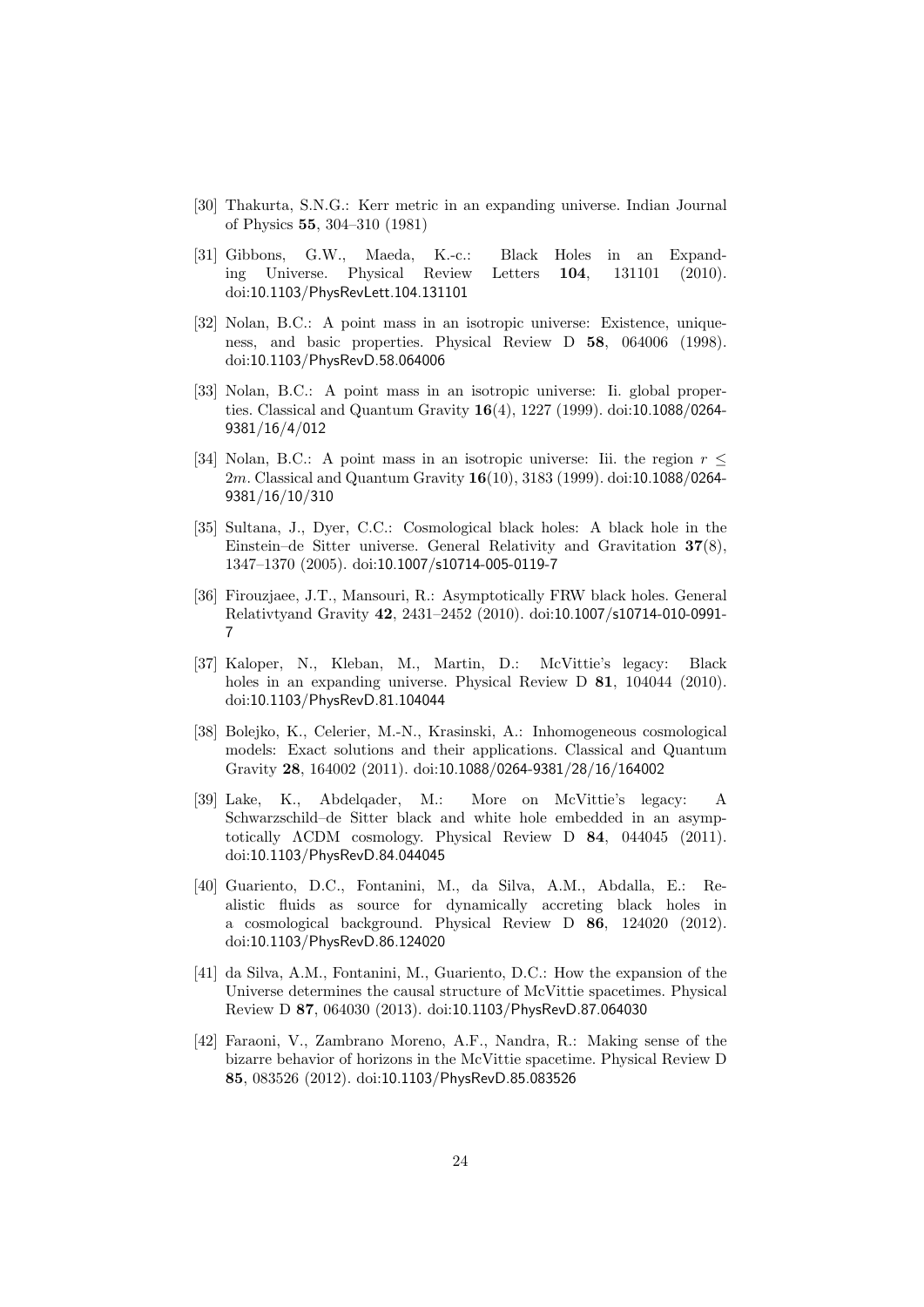- <span id="page-24-0"></span>[43] Barvinsky, A., Das, S., Kunstatter, G.: Spectrum of charged black holes: The Big fix mechanism revisited. Classical and Quantum Gravity 18, 4845– 4862 (2001). doi:10.1088/0264-9381/18/22/310. gr-qc/0012066
- <span id="page-24-1"></span>[44] Maciel, A., Guariento, D.C., Molina, C.: Cosmological black holes and white holes with time-dependent mass. Physical Review D 91, 084043 (2015). doi:10.1103/PhysRevD.91.084043
- <span id="page-24-2"></span>[45] Mello, M.M.C., Maciel, A., Zanchin, V.T.: Evolving black holes from conformal transformations of static solutions. Physical Review D 95, 084031 (2017). doi:10.1103/PhysRevD.95.084031
- <span id="page-24-3"></span>[46] Noerdlinger, P.D., Petrosian, V.: The Effect of Cosmological Expansion on Self-Gravitating Ensembles of Particles. Astrophysical Journal 168, 1 (1971). doi:10.1086/151054
- <span id="page-24-4"></span>[47] Cooperstock, F.I., Faraoni, V., Vollick, D.N.: The Influence of the cosmological expansion on local systems. Astrophys. J. 503, 61 (1998). doi:10.1086/305956
- <span id="page-24-5"></span>[48] Price, R.H., Romano, J.D.: In an expanding universe, what doesn't expand? American Journal of Physics 80(5), 376–381 (2012). doi:10.1119/1.3699245
- <span id="page-24-6"></span>[49] Unruh, W.G.: Notes on black-hole evaporation. Physical Review D 14, 870–892 (1976). doi:10.1103/PhysRevD.14.870
- <span id="page-24-7"></span>[50] Zel'dovich, B.Ya.: Cosmological Constant and Elementary Particles. JETP Lett. 6, 316 (1967). [Pisma Zh. Eksp. Teor. Fiz.6,883(1967)]
- <span id="page-24-8"></span>[51] Weinberg, S.: The cosmological constant problem. Review of Modan Physics 61, 1–23 (1989). doi:10.1103/RevModPhys.61.1
- <span id="page-24-9"></span>[52] Ade, P.A.R., et al.: Planck 2015 results. XIII. Cosmological parameters. Astron. Astrophys. 594, 13 (2016). doi:10.1051/0004-6361/201525830. 1502.01589
- <span id="page-24-10"></span>[53] Patrignani, C., et al.: Review of Particle Physics. Chin. Phys. C40(10), 100001 (2016). doi:10.1088/1674-1137/40/10/100001
- <span id="page-24-11"></span>[54] Nobbenhuis, S.: Categorizing different approaches to the cosmological constant problem. Foundation of Physics 36, 613–680 (2006). doi:10.1007/s10701-005-9042-8
- <span id="page-24-12"></span>[55] Martin, J.: Everything You Always Wanted To Know About The Cosmological Constant Problem (But Were Afraid To Ask). Comptes Rendus Physique 13, 566–665 (2012). doi:10.1016/j.crhy.2012.04.008. 1205.3365
- <span id="page-24-13"></span>[56] Burgess, C.P.: The Cosmological Constant Problem: Why it's hard to get Dark Energy from Micro-physics. In: Proceedings, 100th Les Houches Summer School: Post-Planck Cosmology: Les Houches, France, July 8 - August 2, 2013, pp. 149–197 (2015). doi:10.1093/acprof:oso/9780198728856.003.0004. 1309.4133. https://inspirehep.net/record/1254422/files/arXiv:1309.4133.pdf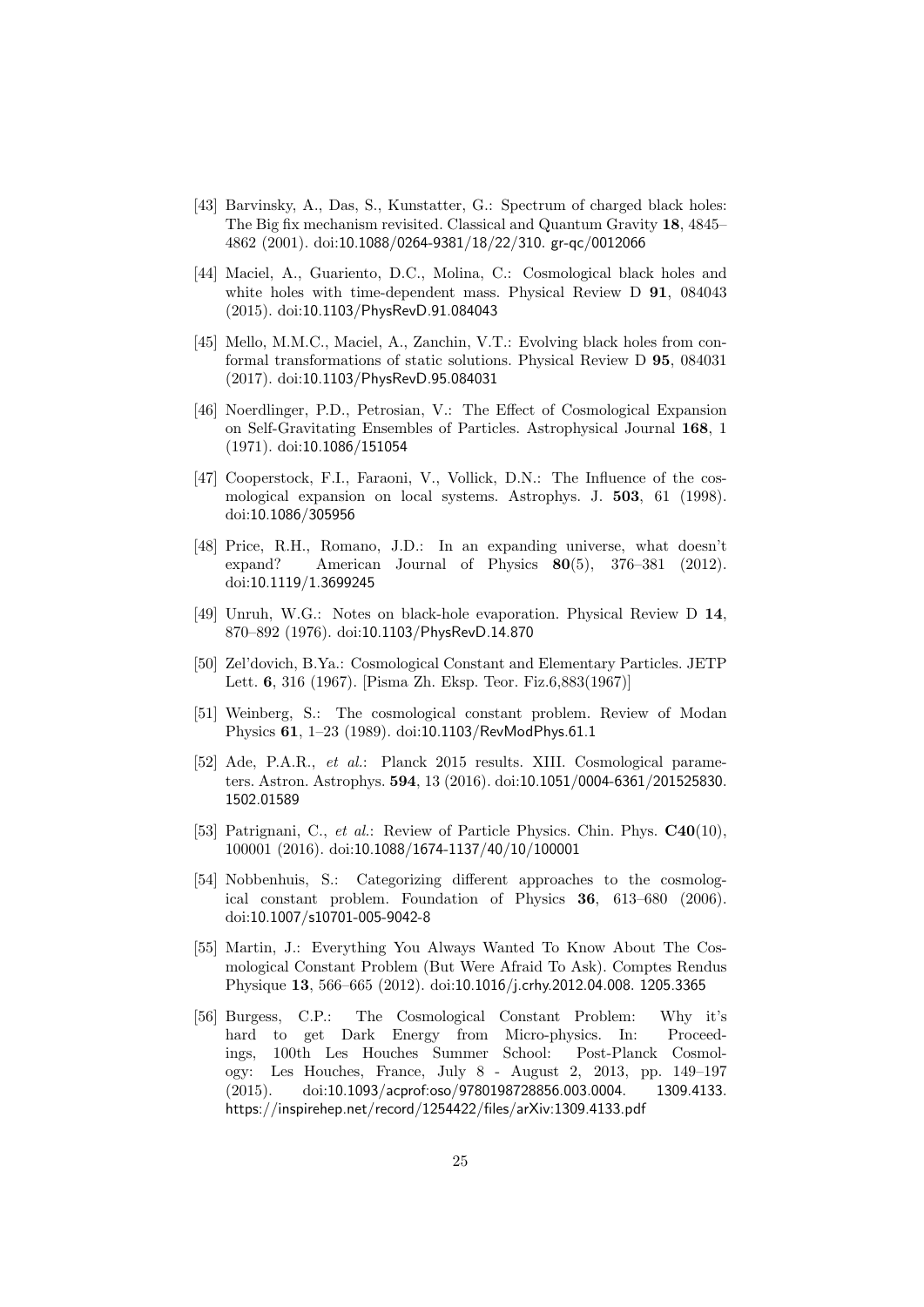- <span id="page-25-0"></span>[57] Padilla, A.: Lectures on the Cosmological Constant Problem (2015). 1502.05296
- <span id="page-25-1"></span>[58] Abbott, B.P., et al.: GW151226: Observation of Gravitational Waves from a 22-Solar-Mass Binary Black Hole Coalescence. Physical Review Letters 116, 241103 (2016). doi:10.1103/PhysRevLett.116.241103
- <span id="page-25-2"></span>[59] Abbott, B.P., et al.: GW151226: Observation of Gravitational Waves from a 22-Solar-Mass Binary Black Hole Coalescence. Physical Review Letters 116(24) (2016). doi:10.1103/PhysRevLett.116.241103
- <span id="page-25-3"></span>[60] Abbott, B.P., et al.: GW170817: Observation of Gravitational Waves from a Binary Neutron Star Inspiral. Physical Review Letters 119(16), 161101 (2017). doi:10.1103/PhysRevLett.119.161101
- <span id="page-25-4"></span>[61] Zel'dovich, B. Ya.: The equation of state at ultrahigh densities and its relativistic limitations 14(5), 1143–1147 (1961)
- <span id="page-25-5"></span>[62] Mark Heinzle, J., Sandin, P.: The Initial Singularity of Ultrastiff Perfect Fluid Spacetimes Without Symmetries. Communications in Mathematical Physics 313(2), 385–403 (2012). doi:10.1007/s00220-012-1496-x
- <span id="page-25-6"></span>[63] Chavanis, P.-H.: Cosmology with a stiff matter era. Physical Review D 92(10), 103004 (2015). doi:10.1103/PhysRevD.92.103004
- <span id="page-25-7"></span>[64] Galiakhmetov, A.M.: Flat Friedmann cosmologies with stiff fluid in Einstein–Cartan theory. Gravitation and Cosmology 22(1), 36–43 (2016). doi:10.1134/S0202289316010060
- <span id="page-25-8"></span>[65] Feynman, R.P.: Statistical Mechanics: A Set Of Lectures. Advanced Books Classics. Avalon Publishing, ??? (1998). https://books.google.co.jp/books?id=Ou4ltPYiXPgC
- <span id="page-25-9"></span>[66] Starobinsky, A.A.: Spectrum of relict gravitational radiation and the early state of the universe. JETP Lett. 30, 682–685 (1979)
- <span id="page-25-10"></span>[67] Starobinsky, A.A.: A New Type of Isotropic Cosmological Models Without Singularity. Physics Letters B 91, 99–102 (1980). doi:10.1016/0370- 2693(80)90670-X
- <span id="page-25-11"></span>[68] Mukhanov, V.F., Chibisov, G.V.: Quantum Fluctuation and Nonsingular Universe. (In Russian). JETP Lett. 33, 532–535 (1981)
- <span id="page-25-12"></span>[69] Sato, K.: First-order phase transition of a vacuum and the expansion of the Universe. Monthly Notices of Royal Astronomical Society 195, 467–479 (1981). doi:10.1093/mnras/195.3.467
- <span id="page-25-13"></span>[70] Guth, A.: Inflationary universe: A possible solution to the horizon and flatness problems. Physical Review D 23, 347–356 (1981). doi:10.1103/PhysRevD.23.347
- <span id="page-25-14"></span>[71] Linde, A.D.: A new inflationary universe scenario: A possible solution of the horizon, flatness, homogeneity, isotropy and primordial monopole problems. Physics Letters B 108(6), 389–393 (1982). doi:10.1016/0370- 2693(82)91219-9